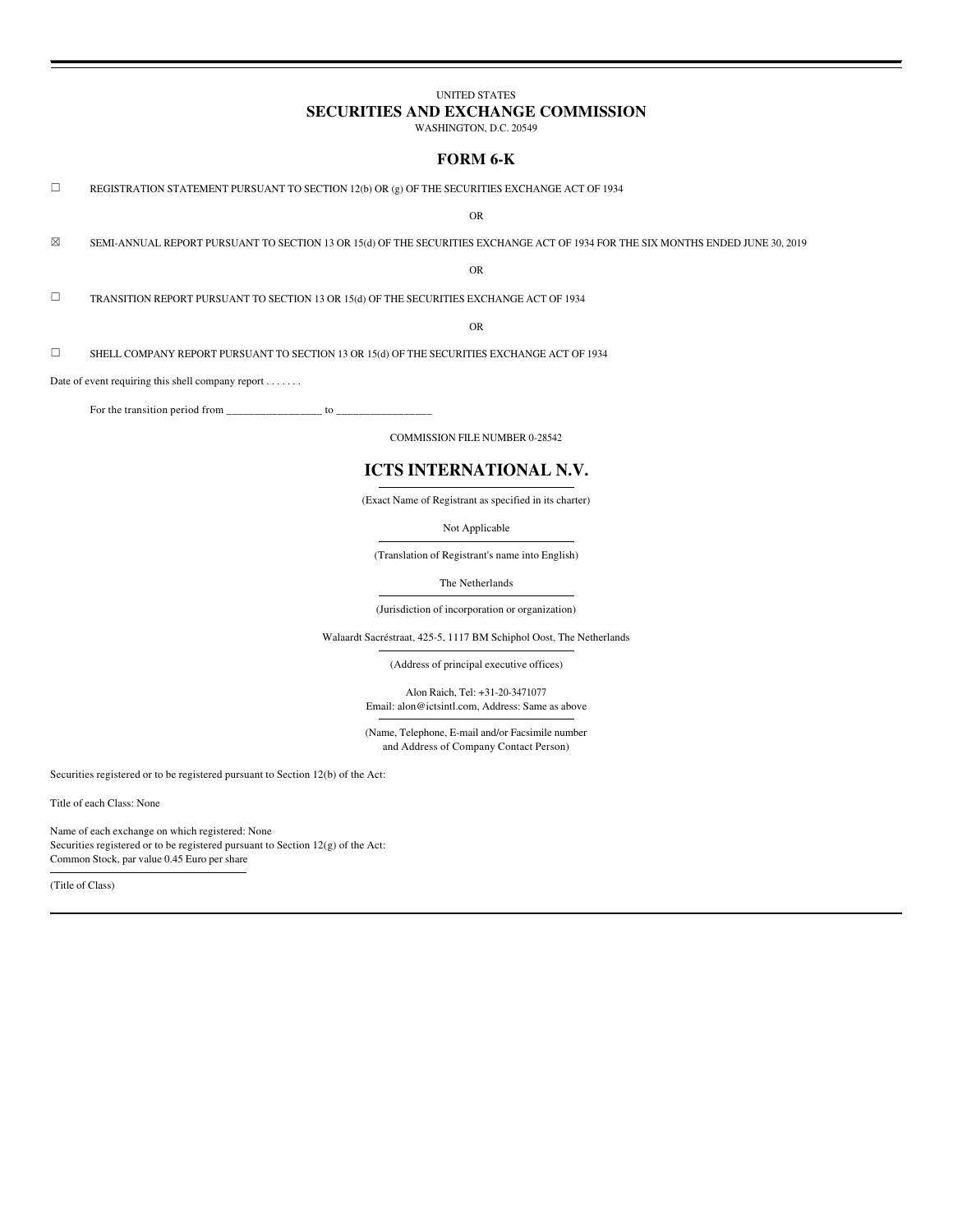## Securities for which there is a reporting obligation pursuant to Section 15(d) of the Act:

None

# (Title of Class)

| Indicate the number of outstanding shares of each of the issuer's classes of capital or common stock as of the close of the period covered by the annual report: 31,952,364.                                                                                                                                                                                  |                                                                                                                 |                 |                         |
|---------------------------------------------------------------------------------------------------------------------------------------------------------------------------------------------------------------------------------------------------------------------------------------------------------------------------------------------------------------|-----------------------------------------------------------------------------------------------------------------|-----------------|-------------------------|
| Indicate by check mark if the registrant is a well-known seasoned issuer, as defined in Rule 405 of the Securities Act.                                                                                                                                                                                                                                       |                                                                                                                 |                 |                         |
|                                                                                                                                                                                                                                                                                                                                                               | YES $\square$                                                                                                   | $NO \boxtimes$  |                         |
| If this report is an annual or transition report, indicate by check mark if the registrant is not required to file reports pursuant to Section 13 or 15(d) of the Securities Exchange Act of 1934.                                                                                                                                                            |                                                                                                                 |                 |                         |
|                                                                                                                                                                                                                                                                                                                                                               | YES $\square$                                                                                                   | $NO \boxtimes$  |                         |
| Note - Checking the box above will not relieve any registrant required to file reports pursuant to Section 13 or 15(d) of the Securities Exchange Act of 1934 from their obligations under those<br>sections.                                                                                                                                                 |                                                                                                                 |                 |                         |
| Indicate by check mark whether the registrant (1) has filed all reports required to be filed by Section 13 or 15(d) of the Securities Exchange Act of 1934 during the preceding 12 months (or for such<br>shorter period that the registrant was required to file such reports), and (2) has been subject to such filing requirements for the past 90 days.   |                                                                                                                 |                 |                         |
|                                                                                                                                                                                                                                                                                                                                                               | YES ⊠                                                                                                           | $NO \Box$       |                         |
| Indicate by check mark whether the registrant has submitted electronically and posted on its corporate Website, if any, every Interactive Data File required to be submitted and posted pursuant<br>to Rule 405 of Regulation S-T during the preceding 12 months (or for such shorter period that the registrant was required to submit and post such files). |                                                                                                                 |                 |                         |
|                                                                                                                                                                                                                                                                                                                                                               | YES ⊠                                                                                                           | $NO \Box$       |                         |
| Indicate by check mark whether the registrant is a large accelerated filer, am accelerated filer, or a non-accelerated filer. See definition of "accelerated filer and large accelerated filer" in Rule 12b-2<br>of the Exchange Act. (Check one):                                                                                                            |                                                                                                                 |                 |                         |
| Large accelerated filer $\Box$                                                                                                                                                                                                                                                                                                                                | Accelerated filer □                                                                                             |                 | Non-accelerated filer ⊠ |
| Indicate by check mark which basis of accounting the registrant has used to prepare the financial statements included in this filing:                                                                                                                                                                                                                         |                                                                                                                 |                 |                         |
| U.S. GAAP $\boxtimes$                                                                                                                                                                                                                                                                                                                                         | International Financial Reporting Standards as issued<br>by the International Accounting Standards Board $\Box$ |                 | Other $\Box$            |
| If "Other" has been checked in response to the previous question, indicate by check mark which financial statement item the registrant has elected to follow.                                                                                                                                                                                                 |                                                                                                                 |                 |                         |
|                                                                                                                                                                                                                                                                                                                                                               | Item 17 $\Box$                                                                                                  | Item 18 $\Box$  |                         |
| If this is an annual report, indicate by check mark whether the registrant is a shell company (as defined in Rule 12b-2 of the Exchange Act).                                                                                                                                                                                                                 |                                                                                                                 |                 |                         |
|                                                                                                                                                                                                                                                                                                                                                               | YES $\square$                                                                                                   | NO <sub>1</sub> |                         |
|                                                                                                                                                                                                                                                                                                                                                               | 2                                                                                                               |                 |                         |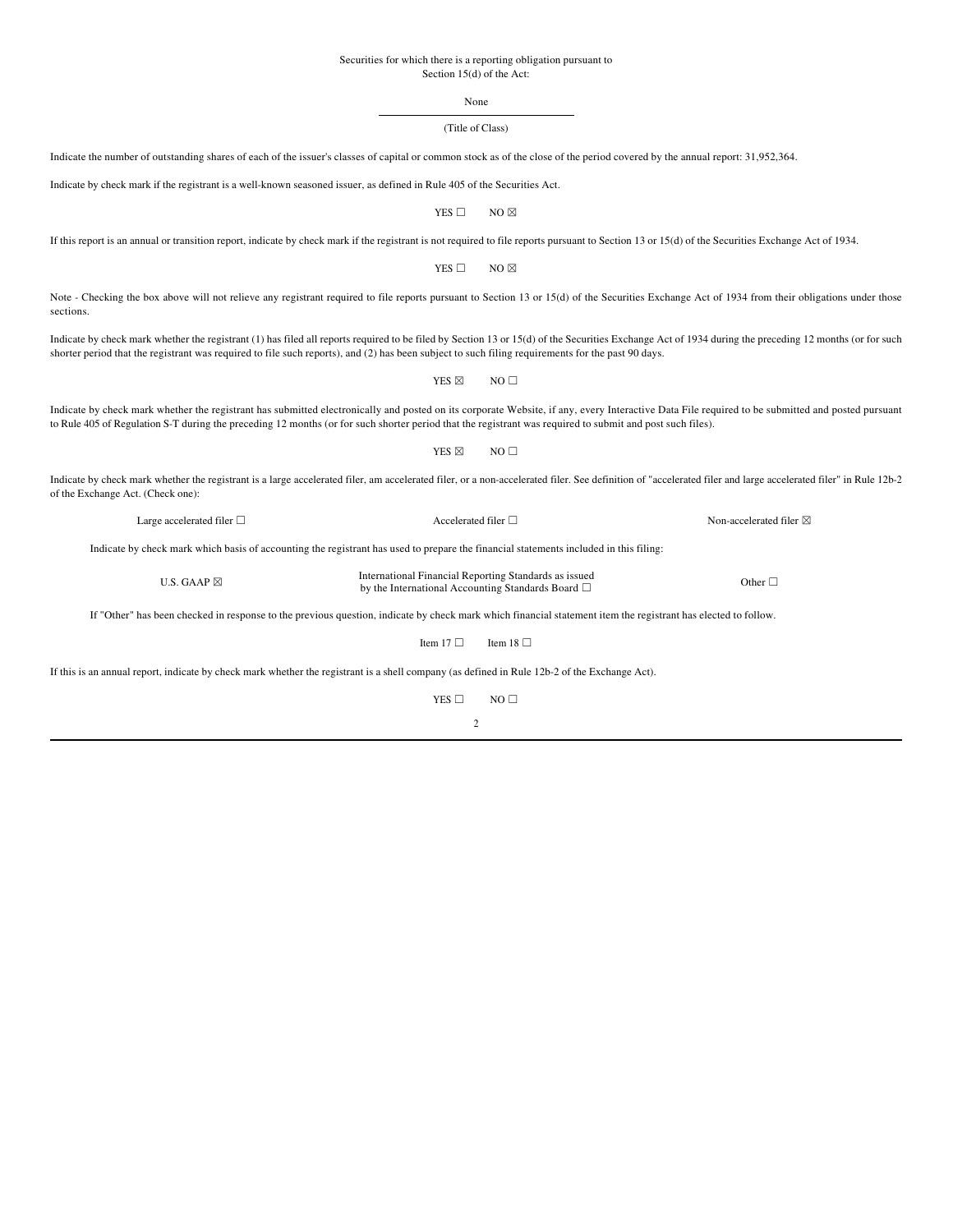# ICTS INTERNATIONAL N.V AND SUBSIDIARIES

**CONSOLIDATED BALANCE SHEETS** (US \$ in thousands, except share data)

(Unaudited)

|                                                                             | June 30,<br>2019    | December 31,<br>2018 |                     |
|-----------------------------------------------------------------------------|---------------------|----------------------|---------------------|
|                                                                             |                     | (US \$ in thousands) |                     |
| <b>ASSETS</b>                                                               |                     |                      |                     |
| <b>CURRENT ASSETS:</b>                                                      |                     |                      |                     |
| $\mathbb{S}$<br>Cash and cash equivalents                                   | 4,280               | $\mathbb{S}$         | 12,801              |
| Restricted cash                                                             | 1,793               |                      | 3,116               |
| Accounts receivable, net                                                    | 54,319              |                      | 44,826              |
| Income tax receivable                                                       | 273                 |                      | 1,511               |
| Prepaid expenses and other current assets                                   | 3,776               |                      | 4,965               |
| Total current assets                                                        | 64,441              |                      | 67,219              |
|                                                                             |                     |                      |                     |
| Deferred tax assets, net                                                    | 292                 |                      | 436                 |
| Investments                                                                 | 289                 |                      | 255                 |
| Property and equipment, net                                                 | 4,654               |                      | 4,263               |
| Operate lease right of use assets, net                                      | 11,129              |                      |                     |
| Goodwill                                                                    | 692                 |                      | 695                 |
| Other assets                                                                | 955                 |                      | 914                 |
| \$<br>Total assets                                                          | 82,452              | \$                   | 73,782              |
| <b>LIABILITIES AND SHAREHOLDERS' DEFICIT</b>                                |                     |                      |                     |
| <b>CURRENT LIABILITIES:</b>                                                 |                     |                      |                     |
| \$<br><b>Bank</b> overdrafts                                                | 1,778               | \$                   | 845                 |
| Notes payable - banks                                                       | 22,609              |                      | 11,889              |
| Accounts payable                                                            | 6,071               |                      | 5,886               |
| Accrued expenses and other current liabilities                              | 32,110              |                      | 42,673              |
| Income tax payable                                                          | 3,359               |                      | 1,958               |
| Value added tax (VAT) payable                                               | 6,988               |                      | 11,439              |
| Operating lease liabilities, current                                        | 2,909               |                      |                     |
| Loan payable to related party, including accrued interest                   | 375                 |                      | 368                 |
| Convertible notes payable to a related party, including accrued interest    | 27,079              |                      |                     |
| <b>Total current liabilities</b>                                            | 103,278             |                      | 75,058              |
|                                                                             |                     |                      |                     |
| Convertible notes payable to a related party, including accrued interest    |                     |                      | 30,932              |
| Loan payable                                                                | 2,279               |                      | 2,288               |
| Operating lease liabilities, non current                                    | 8,228               |                      |                     |
| Other liabilities                                                           | 87                  |                      | 360                 |
| <b>Total liabilities</b>                                                    | 113,872             |                      | 108,638             |
|                                                                             |                     |                      |                     |
| <b>SHAREHOLDERS' DEFICIT:</b>                                               |                     |                      |                     |
| Common stock, 0.45 Euro par value;                                          |                     |                      |                     |
| 33,333,334 shares authorized as of June 30, 2019 and December 31, 2018;     |                     |                      |                     |
| 31,952,364 and 25,100,000 shares issued and outstanding as of June 30, 2019 | 16,379              |                      |                     |
| and December 31, 2018, respectively                                         |                     |                      | 12,896              |
| Additional paid-in capital<br>Accumulated deficit                           | 24,063<br>(65, 621) |                      | 23,457<br>(64, 964) |
|                                                                             |                     |                      |                     |
| Accumulated other comprehensive loss                                        | (6,241)             |                      | (6,245)             |
| Total shareholders' deficit                                                 | (31, 420)           |                      | (34, 856)           |
| Total liabilities and shareholders' deficit<br>\$                           | 82,452              | \$                   | 73,782              |

 $\mathbf{3}$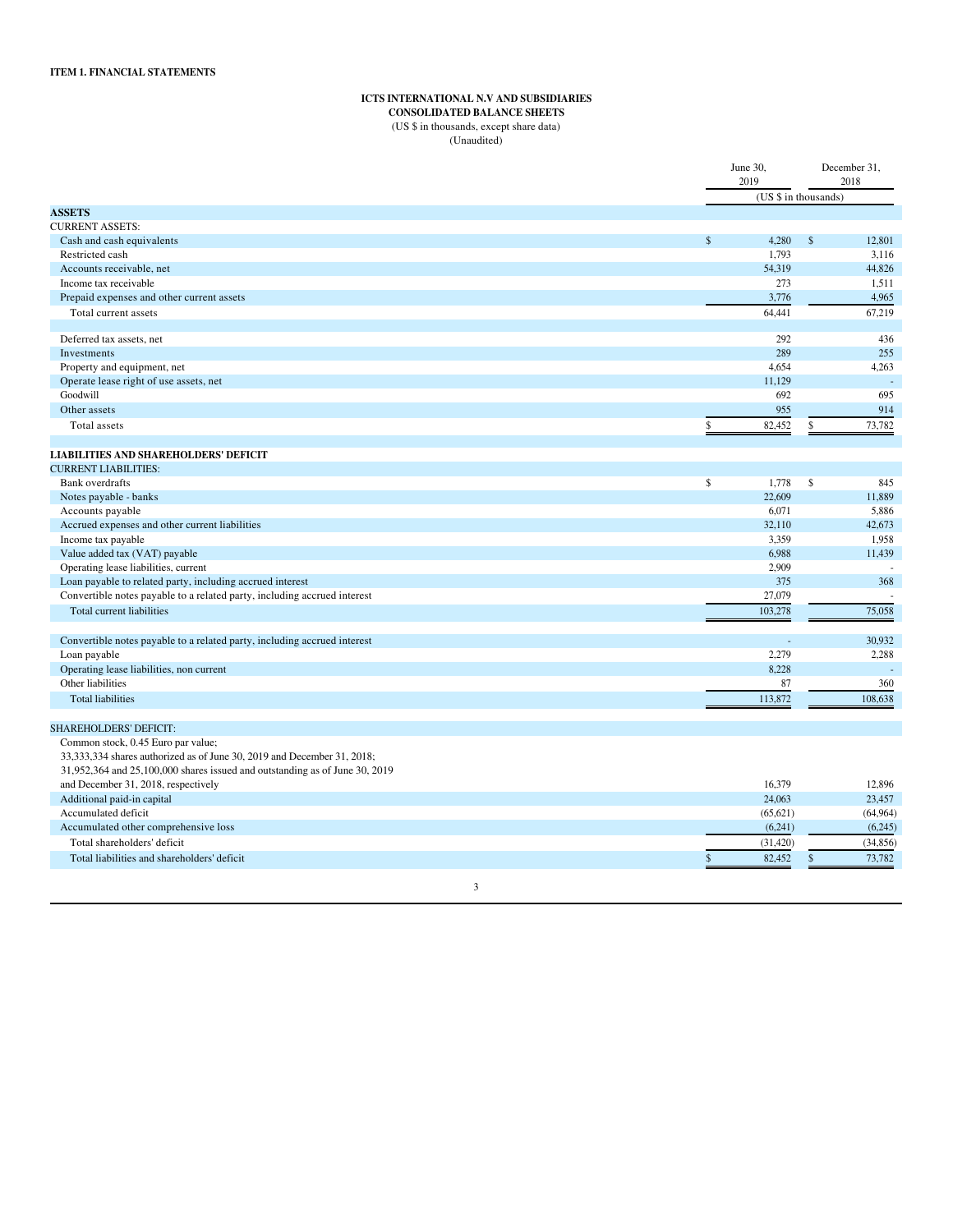# CONSOLIDATED STATEMENTS OF OPERATIONS AND COMPREHENSIVE LOSS

(US \$ in thousands, except share and per share data)

(Unaudited)

|                                                                    | Six months ended    | Six months ended |               |
|--------------------------------------------------------------------|---------------------|------------------|---------------|
|                                                                    | June 30, 2019       |                  | June 30, 2018 |
| Revenue                                                            | \$<br>164,492       | $\mathbb{S}$     | 168,812       |
| Cost of revenue                                                    | 143,887             |                  | 149,895       |
| <b>GROSS PROFIT</b>                                                | 20.605              |                  | 18.917        |
| Operating expenses:                                                |                     |                  |               |
| Research and development                                           | 1,969               |                  | 2,134         |
| Selling, general and administrative                                | 16,327              |                  | 15,963        |
| Total operating expenses                                           | 18.296              |                  | 18,097        |
| OPER ATING INCOME                                                  | 2.309               |                  | 820           |
| Equity income from investment in affiliate                         | 45                  |                  |               |
| Other expense, net                                                 | 2,049               |                  | 1,572         |
| INCOME (LOSS) BEFORE INCOME TAX EXPENSE                            | 305                 |                  | (752)         |
| Income tax expense                                                 | 962                 |                  | 779           |
| <b>LOSS FROM CONTINUING OPERATIONS</b>                             | 657                 |                  | 1,531         |
| Loss from discontinued operations                                  |                     |                  | 257           |
| <b>NET LOSS</b>                                                    | 657<br>$\mathbf{s}$ | $\mathbf{s}$     | 1,788         |
| Less: Net loss attributable to non-controlling interests           |                     |                  | 123           |
| NET LOSS ATTRIBUTABLE TO ICTS INTERNATIONAL N.V.                   | 657<br>\$           | $\mathbb{S}$     | 1,665         |
| LOSS PER SHARE - BASIC AND DILUTED                                 |                     |                  |               |
| Continuimg operations                                              | 0.02<br>\$          | $\mathbf S$      | 0.07          |
| Discontinued operations                                            |                     |                  | 0.01          |
| Net loss                                                           | 0.02<br>\$          | $\mathbb{S}$     | 0.08          |
| Weighted average number of shares outstanding                      | 28,926,925          |                  | 22,388,122    |
| <b>COMPREHENSIVE LOSS</b>                                          |                     |                  |               |
| Net loss                                                           | $\mathsf{s}$<br>657 | $\mathbf{s}$     | 1.788         |
| Translation adjustment                                             | (4)                 |                  | (114)         |
| Comprehensive loss                                                 | 653                 |                  | 1.674         |
| Less: Comprehensive loss attributable to non controlling interests |                     |                  | 123           |
| COMPREHENSIVE LOSS ATTRUBUTABLE TO ICTS INTERNATIONAL N.V.         | 653<br>\$           | $\mathsf{\$}$    | 1,551         |
| $\overline{4}$                                                     |                     |                  |               |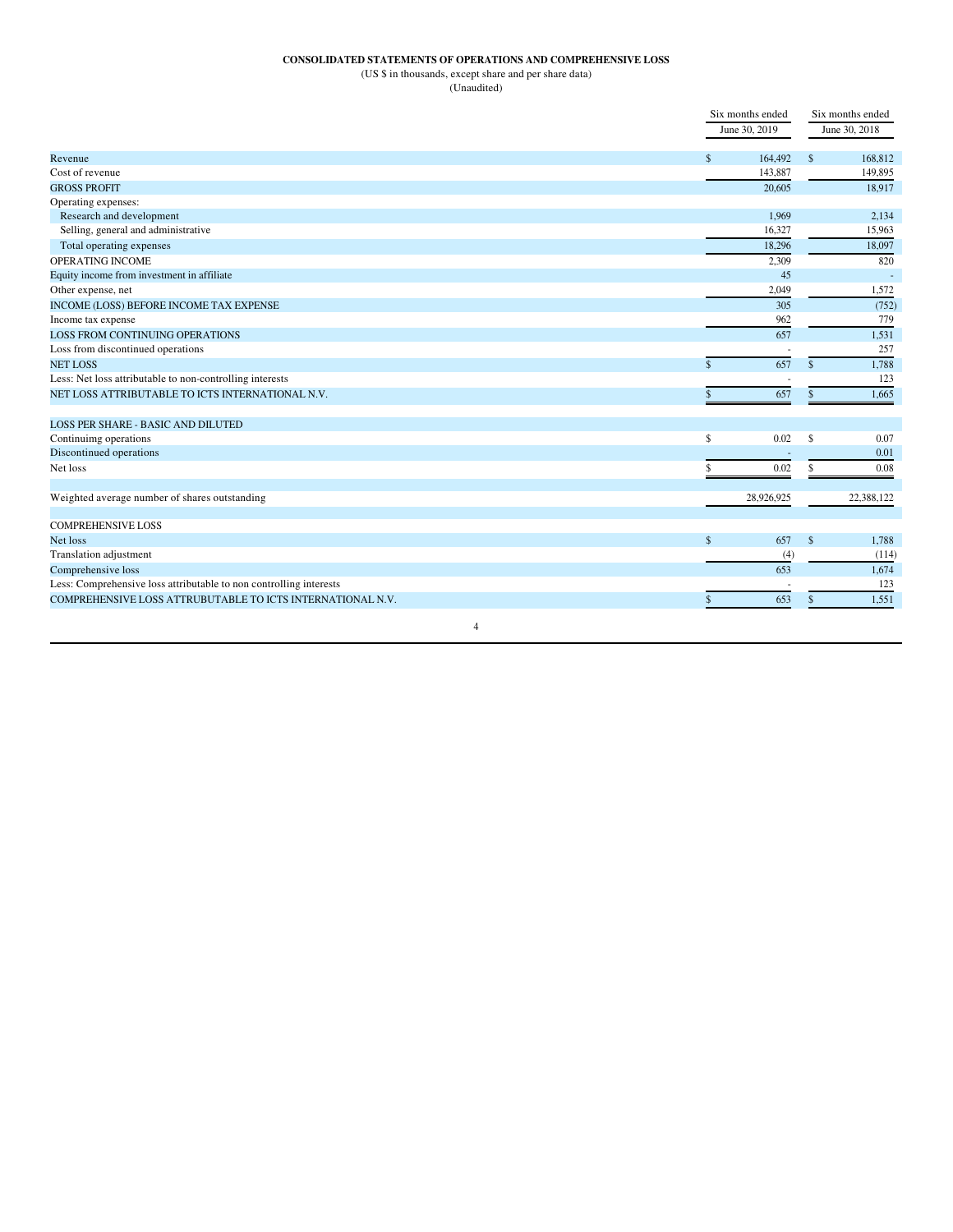# ICTS INTERNATIONAL N.V AND SUBSIDIARIES<br>CONSOLIDATED STATEMENTS OF SHAREHOLDERS' DEFICIT

(US  $\$$  in thousands, except share and per share data)

(Unaudited)

|                                             |                          |        | Additional             |                          | Accumulated<br>Other | Non          | Total          |
|---------------------------------------------|--------------------------|--------|------------------------|--------------------------|----------------------|--------------|----------------|
|                                             | <b>Common Stock</b>      |        | Paid-In<br>Accumulated |                          | Comprehensive        | Contriolling | Shareholders'  |
|                                             | <b>Shares</b>            | Amount | Capital                | Deficit                  | Loss                 | Interest     | Deficit        |
| <b>BALANCE AT DECEMBER</b>                  |                          |        |                        |                          |                      |              |                |
| 31, 2017                                    | 21,000,000               | 10.655 | 23.128                 | (53, 734)                | (6,914)              | 123          | (26, 742)      |
| Issuance of common stock                    | 3,350,000                | 1,852  | 358                    |                          |                      |              | 2,210          |
| Non controlling interest in<br>subsidiaries |                          |        |                        | $\overline{\phantom{a}}$ |                      | (123)        | (123)          |
| Net loss                                    | $\overline{\phantom{a}}$ | ٠      | ٠                      | (1,665)                  | ٠                    |              | (1,665)        |
| <b>Translation adjustment</b>               |                          |        |                        |                          | 114                  | ٠            | 114            |
| <b>BALANCE AT JUNE 30, 2018</b>             | 24,350,000               | 12,507 | 23,486                 | (55,399)                 | (6,800)              |              | (26, 206)      |
| Issuance of common stock                    | 750,000                  | 389    | (29)                   |                          | ÷                    |              | 360            |
| Net loss                                    |                          |        |                        | (9,565)                  |                      |              | (9, 565)       |
| Translation adjustment                      |                          |        |                        |                          | 555                  |              | 555            |
| <b>BALANCE AT DECEMBER</b>                  |                          |        |                        |                          |                      |              |                |
| 31, 2018                                    | 25,100,000               | 12,896 | 23,457                 | (64, 964)                | (6,245)              |              | (34, 856)      |
| Issuance of common stock                    | 6,852,364                | 3,483  | 606                    |                          |                      |              | 4,089          |
| Net loss                                    | $\overline{\phantom{a}}$ | ٠      | ٠                      | (657)                    |                      |              | (657)          |
| Translation adjustment                      |                          |        |                        |                          | $\overline{4}$       |              | $\overline{4}$ |
| <b>BALANCE AT JUNE 30, 2019</b>             | 31,952,364               | 16,379 | 24,063                 | (65, 621)                | (6,241)              |              | (31, 420)      |
|                                             |                          |        | 5                      |                          |                      |              |                |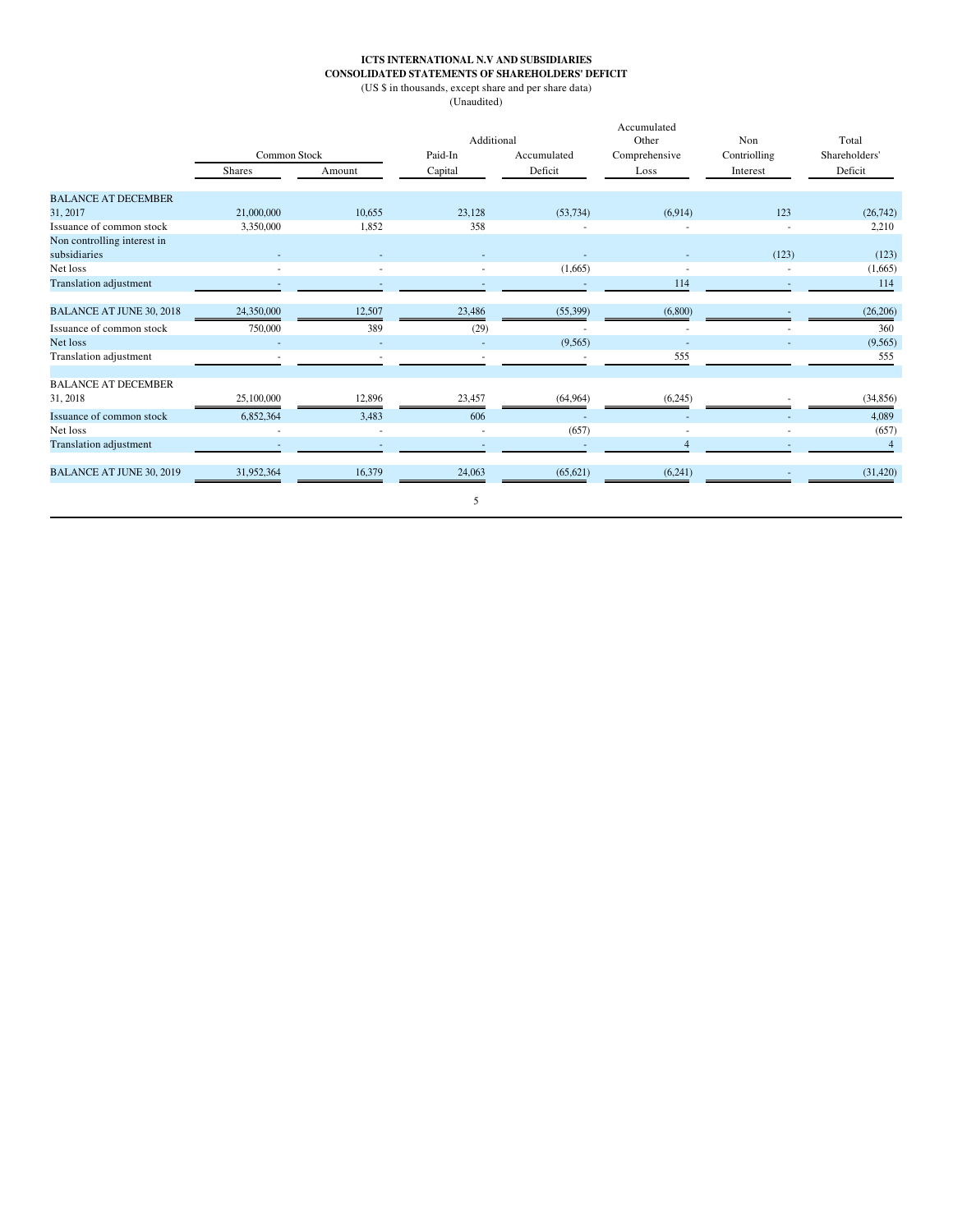#### **NOTE 1 - BASIS OF PRESENTATION**

#### General

The accompanying condensed unaudited consolidated financial statements for the six months ended June 30, 2019 have been prepared by the Company, in accordance with accounting principles generally accepted in the United States of America ("US GAAP") for financial information. These financial statements reflect all adjustments, consisting of normal recurring adjustments and accruals, which are, in the opinion of management, necessary for a fair presentation of the financial position of the Company as of June 30, 2019 and the results of operations for the six months then ended. Accordingly, certain information and footnote disclosures normally included in annual financial statements prepared in accordance with US GAAP have been condensed or omitted. The results of operations presented are not necessarily indicative of the results to be expected for future quarters or for the year ending December 31, 2019.

The following discussion and analysis should be read in conjunction with the financial statements, related notes and other information included in this report and with the Risk Factors included in Part 1 Item 3 in our Annual Report on Form 20-F for the year ended December 31, 2018, filed with the SEC.

This Report contains statements that may constitute "forward-looking statements". Generally, forward-looking statements include words or phrases such as "anticipates," "believes," "estimates," "expects," "intends," "plans," "projects," "could," "may," "might," "should," "will", the negative of such terms, and words and phrases of similar import. Such statements are based on management's current expectations and are subject to a number of risks and uncertainties. These risks and uncertainties could cause our actual results to differ materially from those described in the forward-looking statements. Any forward-looking statement represents our expectations or forecasts only as of the date it was made and should not be relied upon as representing its expectations or forecasts as of any subsequent date. Except as required by law, we undertake no obligation to correct or update any forward-looking statement, whether as a result of new information, future events or otherwise, even if our expectations or forecasts change.

#### Accounting Standards Update 2016-02 and related updates

In February 2016, the FASB issued ASU 2016-02, Leases (Topic 842). This new standard introduced a number of changes and simplified previous guidance, primarily the recognition of lease assets and lease liabilities by lessees for those leases classified as operating leases. The new standard retained the distinction between finance leases and operating leases and the classification criteria between the two types remains substantially similar. Also, lessor accounting remained largely unchanged from previous guidance. However, key aspects of the new standard were aligned with the revenue recognition guidance in Topic 606.

The Company applied the modified retrospective approach without adjusting comparative periods, as of January 1, 2019.

The Company has performed a comprehensive assessment of the impact of the adoption of new lease accounting guidance including reviewing its existing lease contracts, scoping the relevant contracts that include a lease as well as assessing the impact to business processes and related disclosure requirements.

The new standard provides a number of optional practical expedients in transition. The Company chose to apply the following permitted practical expedients:

Not to reassess its prior conclusions regarding lease identification, lease classification and initial direct costs under the new standard.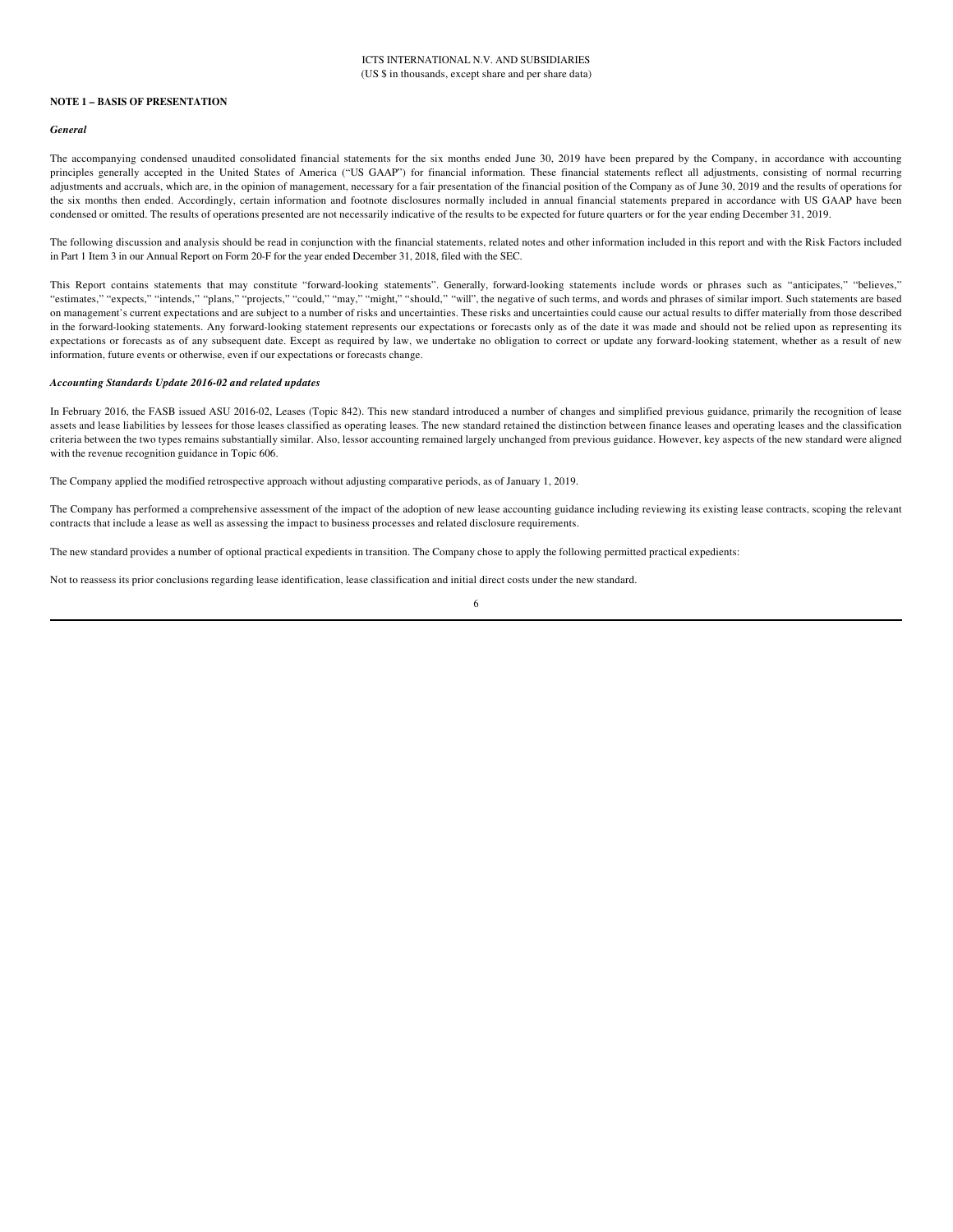## **NOTE 1 - BASIS OF PRESENTATION (CONTINUED)**

#### Accounting Standards Update 2016-02 and related updates (continued)

Applying the practical expedient pertaining to the use-of hindsight.

Short-term lease recognition exemption for all leases with a term shorter than 12 months. This means, that for those leases, the Company does not recognize ROU assets or lease liabilities.

Applying the practical expedient to not separate lease and non-lease components for all of the Company's leases as a lessee.

#### The Company as a lessee

Leases are classified as finance or operating, with classification affecting the pattern and classification of expense recognition in the income statement. A lease is a finance lease if it meets any one of the criteria below, otherwise the lease is an operating lease:

The lease transfers ownership of the underlying asset to the lessee by the end of the lease term.

The lease grants the lessee an option to purchase the underlying asset that the lessee is reasonably certain to exercise.

The lease term is for the major part of the remaining economic life of the underlying asset.

The present value of the sum of the lease payments and any residual value guaranteed by the lessee that is not already reflected in the lease payments equals or exceeds substantially all of the fair value of the underlying asset.

The underlying asset is of such a specialized nature that it is expected to have no alternative use to the lessor at the end of lease term.

Based on the criteria above, all of the Company's leases should be classified as operating leases.

Operating lease ROU assets and liabilities are recognized at the commencement date based on the present value of lease payments over the lease term, while the ROU assets are also adjusted for any prepaid or accrued lease payments. The Company uses its incremental borrowing rate based on the information available at the commencement date to determine the present value of the lease payments.

The lease term is the non-cancellable period of the lease plus periods covered by an extension or termination option if it reasonably certain that the Company will exercise the option.

After lease commencement, the Company measures the lease liability at the present value of the remaining lease payments using the discount rate determined at lease commencement (as long as the discount rate hasn't been updated as a result of a reassessment event).

The Company subsequently measures the ROU asset at the present value of the remaining lease payments, adjusted for the remaining balance of any lease incentives received, any cumulative prepaid or accrued rent if relevant and any unamortized initial direct costs. Lease expenses are recognized on a straight-line basis over the lease term. Lease terms will include options to extend or terminate the lease when it is reasonably certain that the Company will exercise or not exercise the option to renew or terminate the lease.

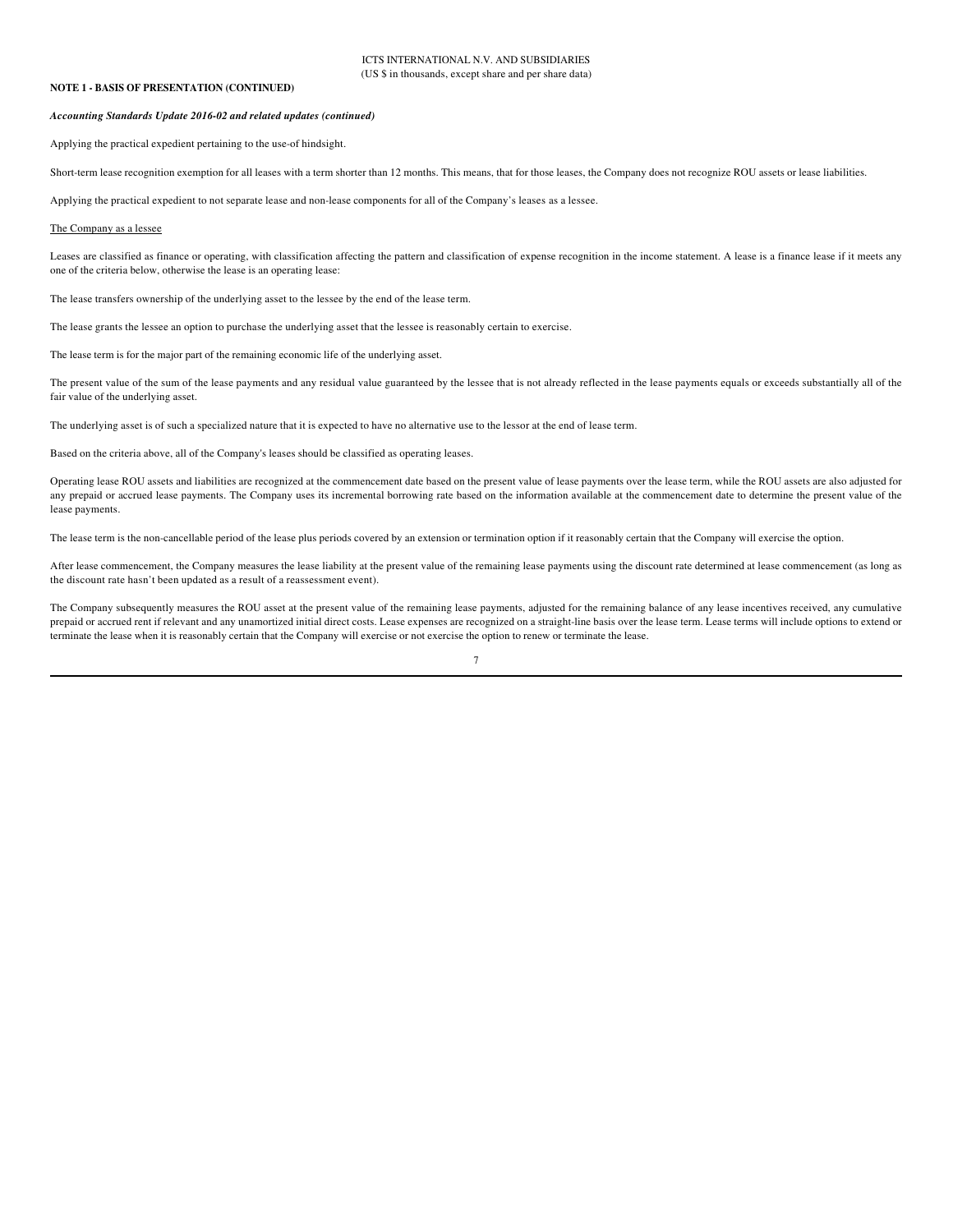## **NOTE 1 - BASIS OF PRESENTATION (CONTINUED)**

#### Accounting Standards Update 2016-02 and related updates (continued)

## Variable lease payments that depend on an index or a rate

On the commencement date, the lease payments shall include variable lease payments that depend on an index or a rate (such as the Consumer Price Index or a market interest rate), initially measured using the index or rate at the commencement date.

The Company does not remeasure the lease liability for changes in future lease payments arising from changes in an index or rate unless the lease liability is remeasured for another reason. Therefore, after initial recognition, such variable lease payments are recognized in profit or loss as they are incurred.

#### **Reclassification**

Certain amounts have been reclassified in prior vears balance sheets and statements of operations to conform with current period presentation.

## **NOTE 2 - ORGANIZATION**

## **Description of Business**

ICTS International N.V. ("ICTS") was established by the Department of Justice in Amstelveen, Netherlands on October 9, 1992. ICTS and subsidiaries (collectively referred to as, the "Company" or "ICTS") operates in three reportable segments: (a) Corporate (b) Airport security and other aviation services and (c) Technology. The corporate segment does not generate revenue and contains primarily non-operational expenses.

The airport security and other aviation services segment provide security and other services to airlines and airport authorities, predominantly in Europe and the United States of America.

The technology segment is predominantly involved in the development and sale of authentication and identity security software to customers, predominantly in the Unites States of America and Europe.

#### **Financial Condition**

As of June 30, 2019, and December 31, 2018, the Company has a working capital deficit of \$38,837 and \$7,839 respectively and shareholders deficit of \$31,420 and \$34,856. During the periods ended June 30, 2019 and 2018, the Company incurred net loss from continuing operations of \$657 and \$1,531 respectively.

Management believes that the Company's operating cash flows and third-party financing activities together with funds received following issuance of shares to third parties in ABC Technologies B.V. (see note 12) will provide it with sufficient funds to meet its obligations and execute its business plan for the next twelve months. However, there are no assurances that management's plans to generate sufficient cash flows from operations will be successful.

The accompanying consolidated financial statements do not include any adjustments relating to the recoverability and classification of asset carrying amounts or the amount and classification of liabilities that might result should the Company be unable to continue as a going concern.

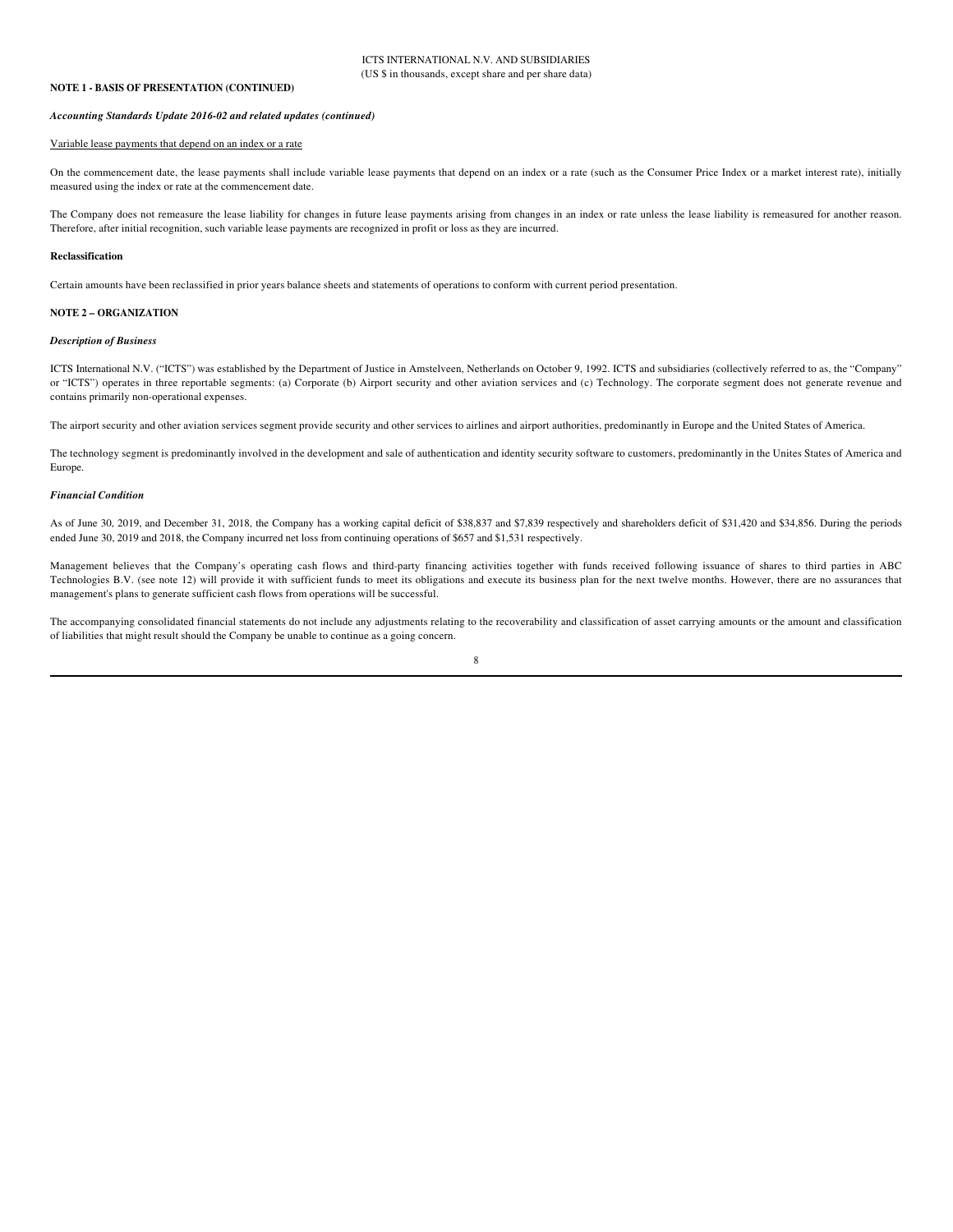#### **NOTE 3 - BUSINESS COMBINATION**

## Acquisition in Sweden

In July 2018, the Company acquired 100% of the outstanding shares of Detact Security Solution AB. The purpose of the acquisition was to penetrate the Swedish aviation and cargo markets. Consideration of the acquisition was 9.5 million SEK (\$1,027 as of June 30, 2019), of which 6.5 million SEK (\$702 as of June 30, 2019) was paid in cash upon the signing of the purchase contract and 3.0 million SEK (\$325 as of June 30, 2019) was held in escrow for a period of three months or longer in case of disagreement between the parties. As of June 30, 2019, the funds in the escrow account were not released to the seller, following disagreements between the parties.

The acquisition was accounted for as a purchase and accordingly a purchase price was allocated to the assets acquired and liabilities assumed at their fair value.

The following represents the allocation of the purchase price as of the purchase date in SEK and the translation to United States Dollars as of the purchase date:

|                                    | <b>SEK</b> | U.S. Dollars |
|------------------------------------|------------|--------------|
| Cash                               | 663        | 74           |
| Accounts receivable                | 8,902      | 999          |
| Other current assets               | 445        | 50           |
| Fixed assets                       | 1,189      | 133          |
| Goodwill                           | 9,005      | 1,010        |
| Other assets                       | 1,039      | 116          |
| Total identifiable assets acquired | 21,243     | 2,382        |
|                                    |            |              |
| Notes Payables-banks               | 4,734      | 531          |
| Accounts Payable                   | 182        | 20           |
| Other current liabilities          | 5,787      | 649          |
| Non-current liabilities            | 1,039      | 117          |
| Total liabilities assumed          | 11,742     | 1,317        |
|                                    | 9,501      | 1,065        |

Goodwill associated with the new acquisition of Detact Security Solution AB was 9,005 SEK (\$970 as of June 30, 2019) and deductible for income tax purposes. The goodwill consists principally of the expectations of future earnings and profits from expanding this business. In December 2018, the Company evaluated the goodwill and concluded the goodwill should be fully impaired.

## Acquisition in Spain

In January 2018, the Company acquired 100% of the outstanding shares of Abydos Consultores de Sistemas S.L.U. The purpose of the acquisition was to increase the Company's activities in Spain. Consideration of the acquisition was €183 (\$208 as of June 30, 2019), in cash upon the signing of the purchase contract. The name of Abydos Consultores de Sistemas S.L.U. was changed into I-SEC Aviation Security S.L.

The acquisition was accounted for as a purchase and accordingly a purchase price was allocated to the assets acquired and liabilities assumed at their fair values.

#### $\boldsymbol{9}$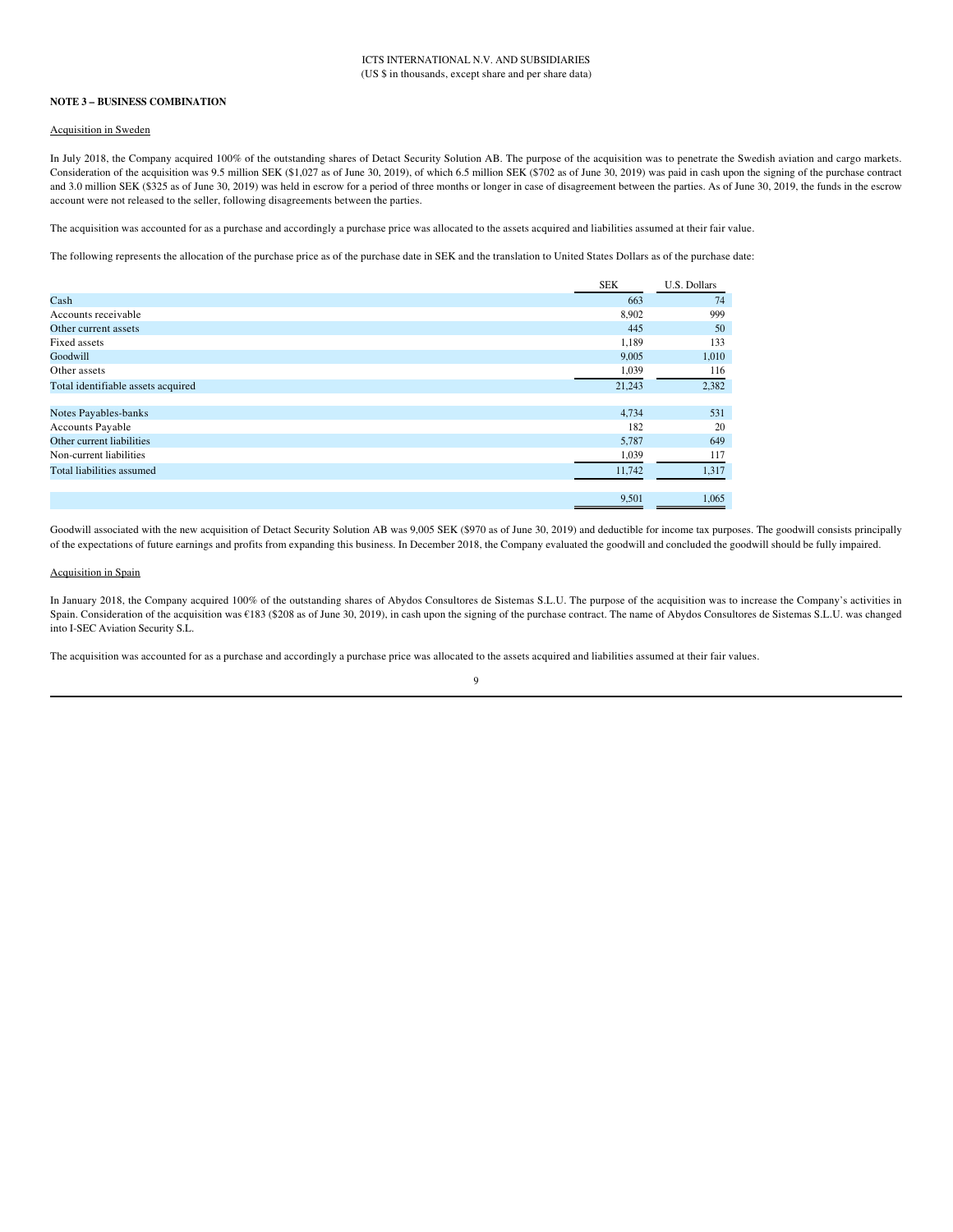## NOTE 3 - BUSSINESS COMBINATION (CONTINUED)

## Acquisition in Spain (continued)

The following represents the allocation of the purchase price as of the purchase date in Euros and the translation to United States Dollars as of the purchase date:

|                                                | <b>EUR</b> | U.S. Dollars |
|------------------------------------------------|------------|--------------|
| $\operatorname{Cash}$                          | 29         | 36           |
| Accounts receivable                            | 142        | 175          |
| <b>Fixed assets</b>                            | 88         | 108          |
| Other assets                                   | 11         | 14           |
| Goodwill                                       | 188        | 232          |
| Total identifiable assets acquired             | 458        | 565          |
|                                                |            |              |
| Notes payables-banks                           | 11         | 14           |
| Accounts payable                               | 19         | 23           |
| Accrued expenses and other current liabilities | 126        | 155          |
| Other liabilities                              | 119        | 147          |
| Total liabilities assumed                      | 275        | 339          |
|                                                | 183        | 226          |

Goodwill associated with the acquisition of Abydos Consultores de Sistemas S.L.U. was €188 (\$214 as of June 30, 2019) and is deductible for income tax purposes. The goodwill arising from this acquisition consist principally of the expectations of future earnings and profits from expending this business. In December 2018 the Company evaluated the goodwill and concluded that the goodwill should be fully impaired.

## **NOTE 4 - DISCONTINUED OPERATIONS**

During the year ended December 31, 2017, the Company committed to a plan to cease the aviation security operations of its subsidiary in Cyprus.

The Company's balance sheet accounts from the above discontinued operations as of June 30, 2019 and December 31, 2018 were all nil.

A summary of the Company's statement of operations from the above discontinued operations for the periods ended June 30, 2019 and 2018 are as following:

|                                                          |        | For the six months ended June 30, |
|----------------------------------------------------------|--------|-----------------------------------|
|                                                          | 2019   | 2018                              |
| Revenue                                                  | $\sim$ |                                   |
| Cost of revenue                                          |        |                                   |
| <b>GROSS PROFIT</b>                                      |        |                                   |
| Selling, general and administrative                      |        | 257                               |
| Net loss                                                 |        | (257)                             |
| Less: Net loss attributable to non-controlling interests |        | 123                               |
| LOSS FROM DISCONTINUED OPERATIONS ATTRIBUTABLE           |        |                                   |
| TO ICTS INTERNATIONAL N.V.                               |        | (134)                             |
|                                                          |        |                                   |

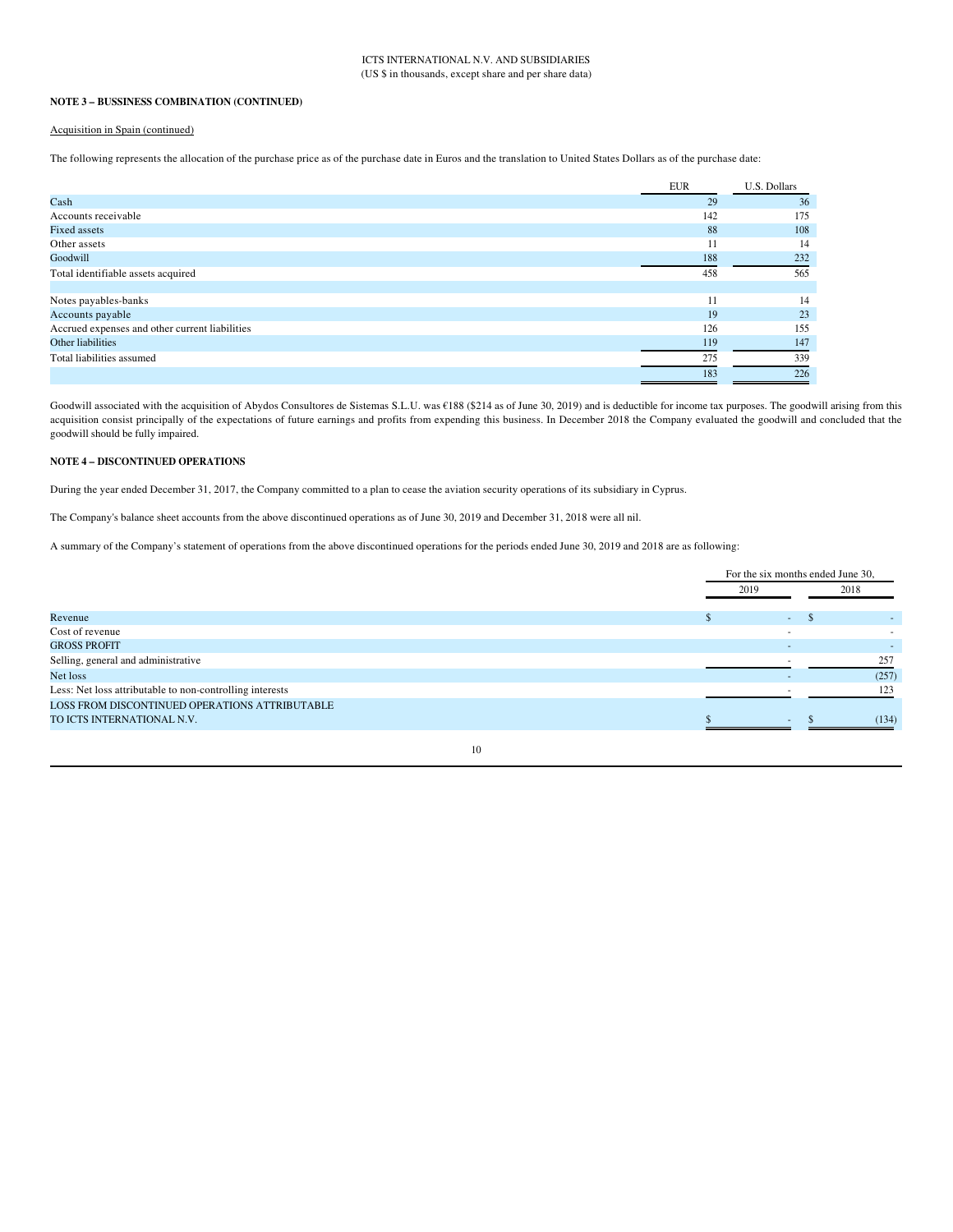## **ICTS INTERNATIONAL N V AND SUBSIDIARIES** (US \$ in thousands, except share and per share data)

#### **NOTE 5 - INVESTMENTS**

The Company follows Topic 820, "Fair Value Measurement", of FASB ASC. Topic 820 defines fair value, establishes a framework for measuring fair value and expands disclosures about fair value measurements. Topic 820 defines fair value as the price that would be received to sell an asset or paid to transfer a liability in an orderly transaction between market participants at the measurement date. The fair value should be based on assumptions that market participants would use.

In determining the fair value, the Company assesses the inputs used to measure fair value using a three-tier hierarchy, as follows:

In determining the fair value, the Company assesses the inputs used to measure fair value using a three-tier hierarchy, as follows:

- Level 1 -Inputs to the valuation methodology are unadjusted quoted prices for identical assets or liabilities in active markets that the Companies have the ability to access at the measurement date.
- Level 2 -Inputs to the valuation methodology include:
	- Quoted prices for similar assets or liabilities in active markets;
	- Quoted prices for identical or similar assets or liabilities in inactive markets;
	- Inputs other than quoted prices that are observable for the asset or liability;  $\bullet$
	- Inputs that are derived principally from or corroborated by observable market data by correlation or other means.
	- If the asset or liability has a specified (contractual) term, the Level 2 input must be observable for substantially the full term of the asset or liability.
- Level 3 -Inputs to the valuation methodology are unobservable and significant to the fair value measurement.

The Company accounts for investments in the equity securities of companies which represent an ownership interest of 20% to 50% and the ability to exercise significant influence, provided that ability does not represent control, using the equity method. The equity method requires the Company to recognize its share of the net income (loss) of its investees in the consolidated statement of operations until the carrying value of the investment is zero.

#### Artemis Therapeutics, Inc.

As of June 30, 2019, the Company owns 198,311 shares or 3.8% of the outstanding common stock of Artemis Therapeutics, Inc ("ATMS").

The Company suspended its use of the equity method to accounting for this investment in 2007 after its investment balance was reduced to zero.

As of June 30, 2019, and December 31, 2018, the Company's share of the underlying net assets of ATMS does not exceed the Company's carrying value of its investment in ATMS (\$0 at June 30, 2019 and December 31, 2018). The market value of the Company's investment in ATMS as of June 30, 2019 and December 31, 2018 is \$35 and \$119 respectively.

The Company evaluated the stock price of ATMS, but as the amount of shares that are being traded is low and as ATMS still does not have any revenue the Company determined that the value of the investment is impaired and accordingly, valued the investment at zero.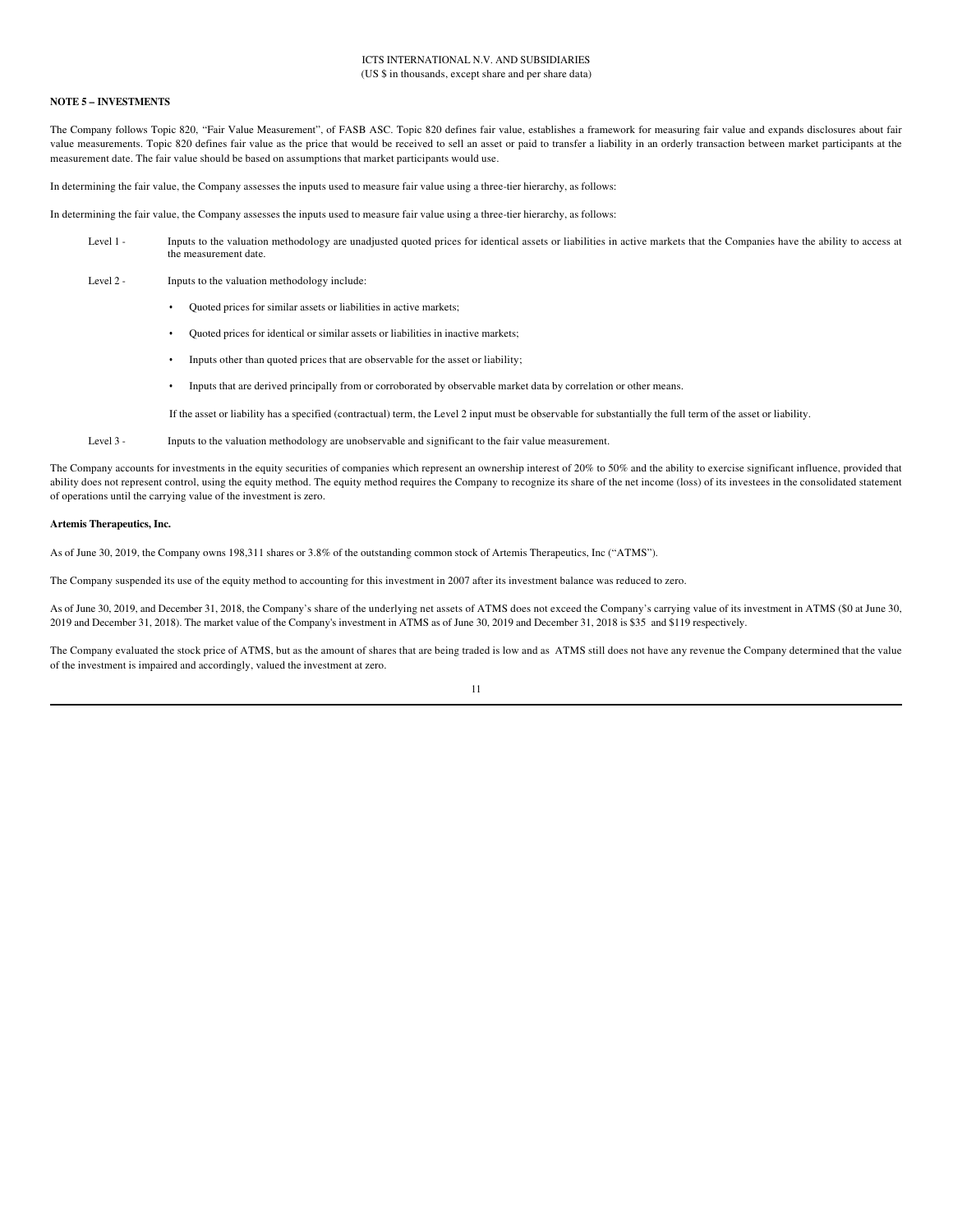#### **NOTE 5 - INVESTMENTS (CONTINUED)**

#### White Line B.V.

In March 2017, the Company invested an amount of \$2,000 in White Line B.V., a limited company incorporated in the Netherlands. White Line is a holding and finance company. Because White Line B.V. is a private, closely-held company, there is no active market for this investment. Therefore, the Company accounts for this investment under the cost method. In October 2017, the Company invested additional amount of \$1,500 in White Line. The total investment represented 10% of the issued and outstanding share capital of White Line.

The Company had an agreement with an entity related to its main shareholder, according to which, if the value of this investment decrease, the related party entity has guaranteed to repurchase this full investment at a minimum amount of \$3,500. The guaranty is effective after three years of the date of purchase and terminates after five years.

In December 2018, the Company reached into an agreement with the related party entity in order to preface the sale of the investment. The related party entity purchased the full investment from the Company in December 2018, for \$3,500 in exchange for reduction in the convertible notes payable to a related party.

#### Freezone LSEC Korea Inc.

In April 2018, the Company signed a Joint Venture Agreement with a South Korean Company in order to establish a Joint Venture Company ("JVC") and to provide aviation security and nonsecurity services in South Korea. Each one of the parties holds 50% (fifty percent) of the JVC's equity. The Company uses the equity method for this investment. As of June 30, 2019, and December 31, 2018, the Company's investment is approximately 334,000 and 284,000 KRW respectively (\$289 as of June 30, 2019 and \$255 as of December 31, 2018). The Company recognized a profit from its investment in JVC 50,073 and 0 KRW (\$45 and \$0 as of June 30, 2019, and 2018 respectively). In addition, each one of the partners, provided in June 2018 to the JVC a loan of 200,000 KRW (\$174 and \$180 as of June 30, 2019 and December 31, 2018, respectively) in order to fund the working capital of the JVC. The loan bears interest of 1.3% per year. The loan is payable within two years and should be repaid no later than June 2020. As of June 30, 2019, and December 31, 2018, the outstanding balance of the loan was approximately 100,000 and 200,000 KRW (\$87) and \$180 as of June 30, 2019 and December 31, 2018), shown in the balance sheet as prepaid expenses and other current assets.

## **NOTE 6 - NOTES PAYABLE - BANKS**

#### **United States**

In October 2018, the Company amended the credit facility to increase the maximum borrowing capacity to \$10,000, subject to a borrowing base limitation. The borrowing base limitation was equivalent to: (i) 85% of eligible accounts receivable, as defined, plus (ii) 80% of eligible unbilled receivables, as defined, plus (iii) 95% of a \$500 standby letter of credit that was provided to the lender by an entity related to the main Shareholder. Borrowings under the credit facility were secured by the Company's accounts receivable, unbilled receivables, equipment, cash and the \$500 letter of credit that was provided to the lender by an entity related to the main Shareholder.

The Company is required to maintain a minimum fixed charge coverage ratio. The credit facility expires in October 2021.

Borrowings made under the credit facility bear interest, which is payable monthly at LIBOR plus 3% per annum (5.4% as of June 30, 2019)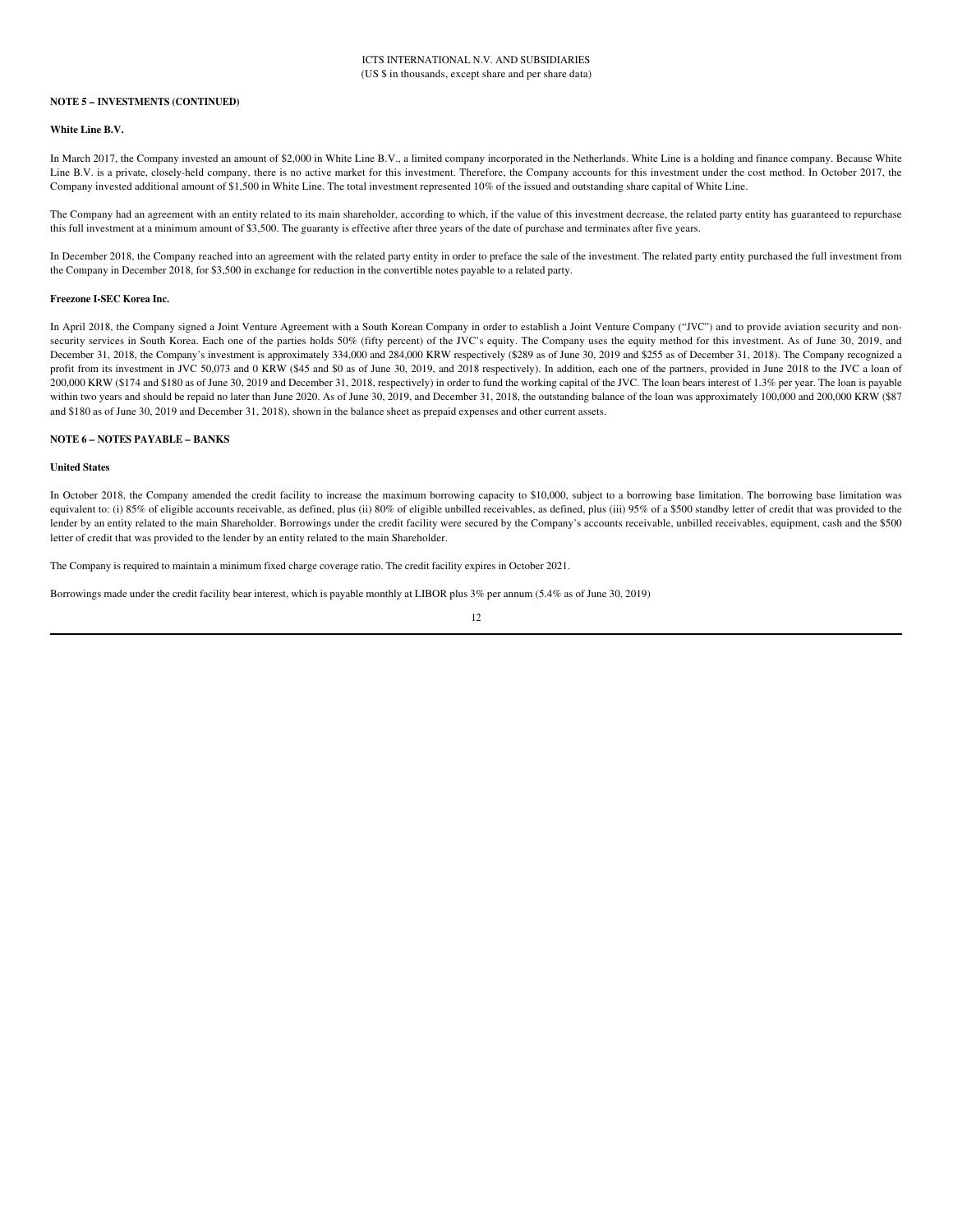#### **NOTE 6 - NOTES PAYABLE - BANKS (CONTINUED)**

#### **United States (continued)**

During the period ended June 30, 2019 the Company was not in compliance of certain financial covenants the lender is aware and provided a reservation of rights letter. Since July 2019 the company is in compliance of the financial covenants.

The Company evaluated the terms of the amendments and concluded that they do not constitute substantive modification.

As of June 30, 2019, and December 31, 2018, the Company had approximately \$8,086 and \$9,033, respectively, outstanding under the line of credit arrangement.

#### **Europe**

The Company has a credit arrangement with a commercial bank, to provide it with up to  $612,000$  (\$13,672 as of June 30, 2019) in borrowings until further notice. Borrowings under the line of credit bear interest at one-month EURIBOR plus 3.5% with a minimum of 3.5% per annum (3.5% as of June 30, 2019). The Company is also subject to an unused line fee of 0.75% per annum, which is payable quarterly. The line of credit is secured by accounts receivable of three of the Company's European subsidiaries and tangible fixed assets of two of the Company's European subsidiaries. The line of credit cannot exceed 80% of the borrowing base.

In April 2019, the Company amended the line of credit arrangement with the commercial bank in order to temporarily increase the line of credit up to  $\epsilon$ 16,000 (\$18,229 as of June 30, 2019) under the same conditions through September 2019. The line of credit agreement will expire in December 31, 2019 and the Company is negotiating with the lender the terms of the new agreement.

The Company evaluated the terms of the amendments and concluded that they do not constitute a substantive modification.

As of June 30, 2019, and December 31, 2018,the Company had €12,597 and €2,207 (\$14,352 and \$2,525 as of June 30, 2019 and December 31, 2018), respectively, in outstanding borrowings under the line of credit arrangement.

As of June 30, 2019, and December 31, 2018, the Company was in compliance of the covenants of the agreement.

In addition to the line of credit arrangement, a guarantee facility of €2,500 (\$2,848 as of June 30, 2019) is provided to the Company by the same commercial bank. As of June 30, 2019, and December 31, 2018, the Company had €2,500 and €2,275 (\$2,848 and \$2,603 as of June 30, 2019 and December 31, 2018), respectively, of outstanding guarantees under the guarantee facility.

The Company has an additional credit arrangement in Sweden to provide it with up to 2,000 SEK (\$216 as of June 30, 2019) in borrowings. Borrowings under the line of credit bear annual interest of 2.8% and subject to annual extension by the financial institution. The line of credit is secured by accounts receivable of the Swedish subsidiary.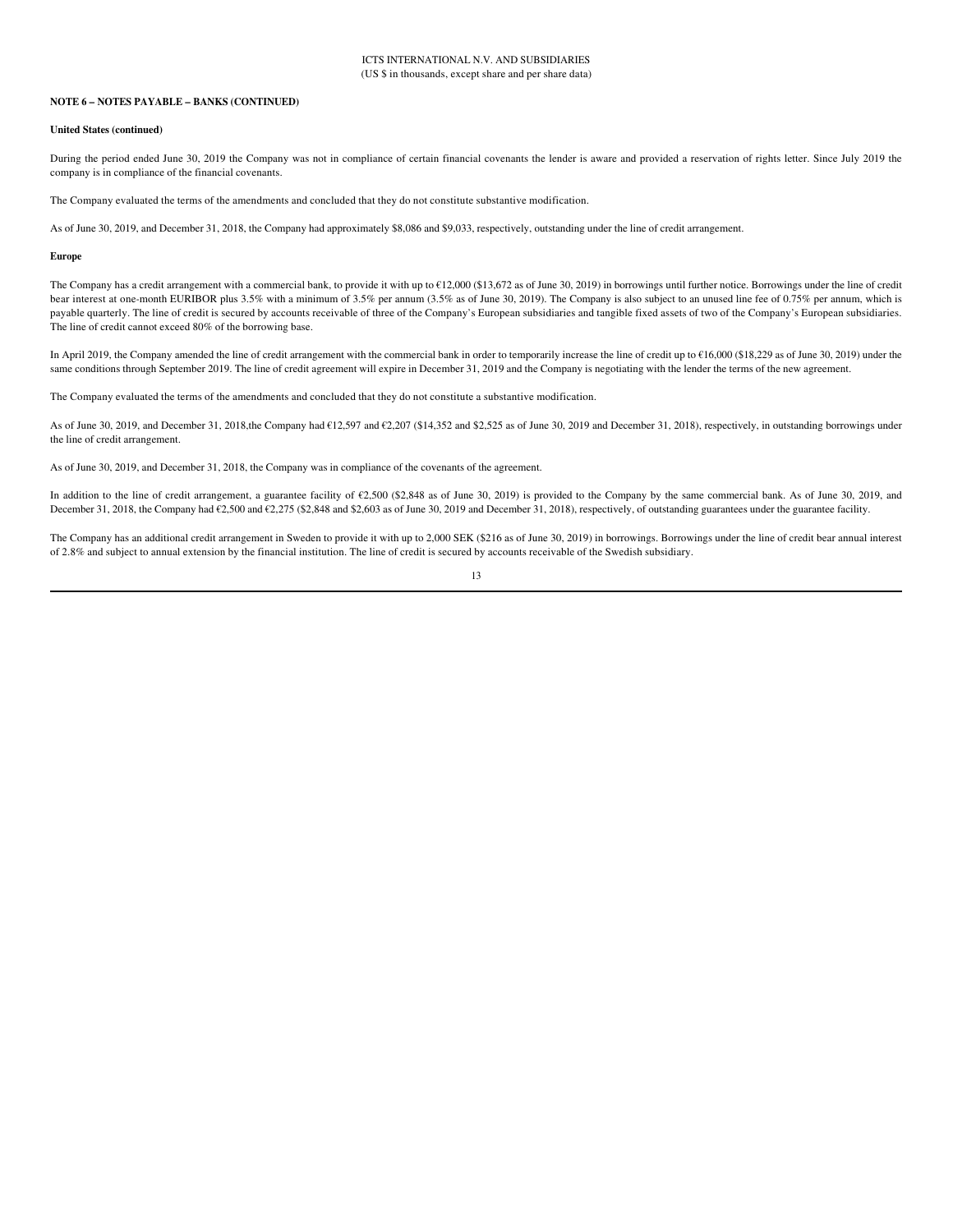#### NOTE 7 - ACCRUED EXPENSES AND OTHER CURRENT LIABILITIES

Accrued expenses and other current liabilities are as follows:

|                                                      | June 30, | December 31, |
|------------------------------------------------------|----------|--------------|
|                                                      | 2019     | 2018         |
| Accrued payroll and related costs                    | 17,548   | 21,082       |
| Accrued vacation                                     | 7,444    | 6,647        |
| Labor union contribution                             | 1,091    | 2,197        |
| Deferred revenue                                     | 1,332    | 2,001        |
| Accrual for minimum wage increase                    |          | 508          |
| Accrual severance pay for Procheck termination       |          | 7.728        |
| Other                                                | 4,695    | 2,510        |
| Total accrued expenses and other current liabilities | 32.110   | 42,673       |

#### **NOTE 8 - LOAN PAYABLE**

In December 2018, the Company entered into an agreement with a financing company to provide it €2,000 (\$2,279 as of June 30, 2019) as a loan until December 2020. The loan can be repaid earlier but not before December 2019. The loan bears interest of ten percent per annum. Interest is being paid quarterly.

#### **NOTE 9 - DEBT TO RELATED PARTIES**

#### Convertible notes payable to a related party

In May 2014, the Company entered into an arrangement with an entity related to its main shareholder, which replaced all previous arrangements between the parties, to provide it with up to \$37,000 in revolving loans through December 2016. The term of the arrangement can be automatically extended for four additional six-month periods at the option of the holder. All outstanding borrowings from previous arrangements were applied to the borrowing capacity of the new arrangement. Loans received under the arrangement bear interest, which is compounded semi-annually and payable at maturity, at the interest rate charged by the Company's European commercial bank (LIBOR plus 6% for U.S. dollar-denominated loans and the base rate plus 2% for Eurodenominated loans). The arrangement is secured by a 26% interest in one of the Company's European subsidiaries. In connection with the arrangement, the holder was granted an option to convert outstanding notes payable (including accrued interest) under the arrangement into the Company's common stock at a price of \$1.50 per share. The Company determined that the new arrangement did not represent a substantive modification and, therefore, it was not necessary to evaluate whether the conversion feature qualified as a free-standing derivative instrument or contained any intrinsic value which would be considered beneficial.

In October 2015, the Supervisory Board of Directors approved to reduce the convertible price of the unpaid interest from \$1.50 per share to \$0.75 per share. In addition, the loan period was extended until January 1, 2018. The terms of the arrangement can be automatically extended for four additional six months periods at the option of the holder. The Company determined that the new arrangement did not represent a substantive modification and therefore it was not necessary to evaluate whether the conversion feature qualifies as a free-standing derivative instrument or contained any intrinsic value which would be considered beneficial.

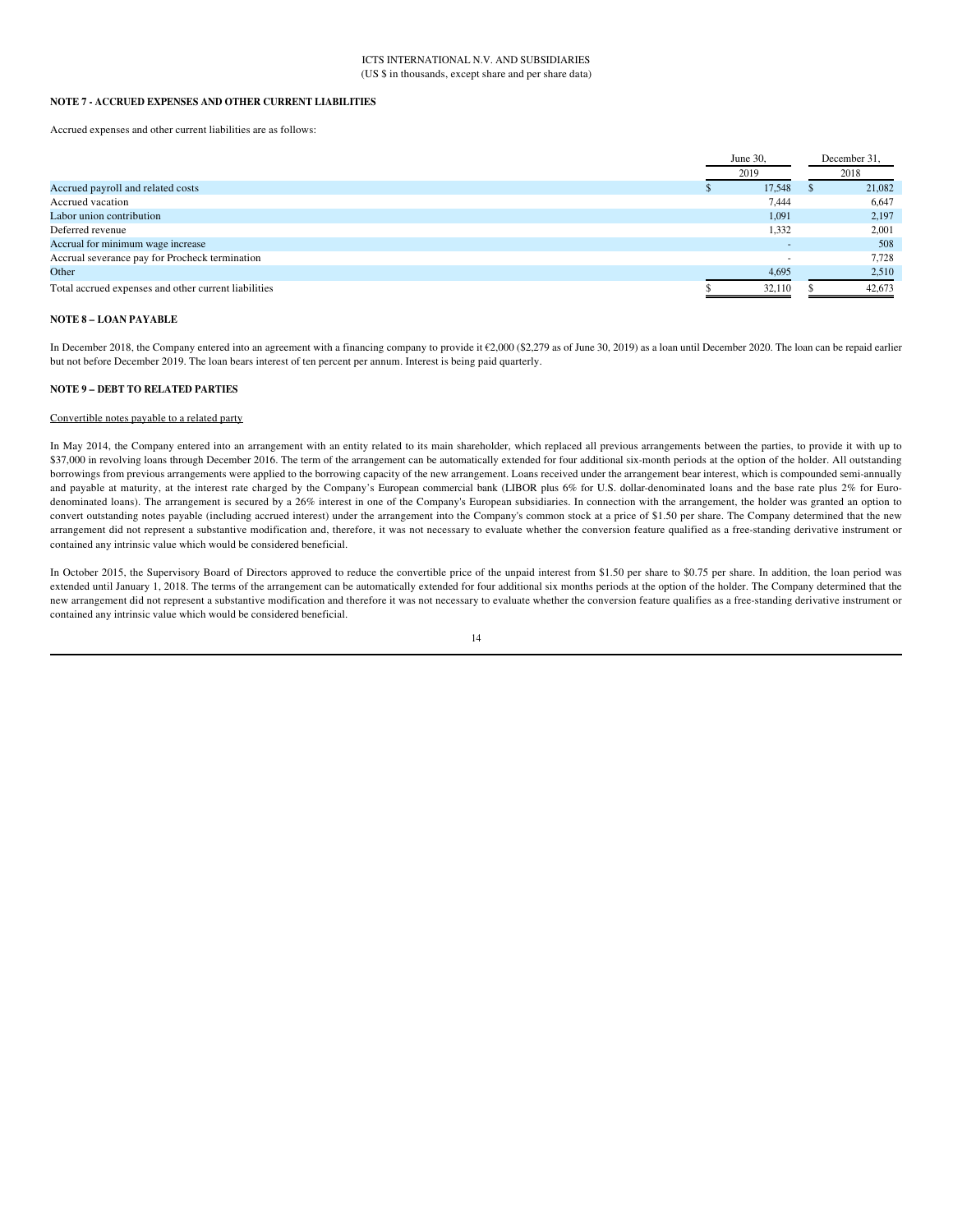#### **NOTE 9 - DEBT TO RELATED PARTIES (CONTINUED)**

## Convertible notes payable to a related party (continued)

In September 2016, the Supervisory Board of Directors approved an increase in the interest rate of the loan from the entity related to the main shareholder, by one percent, retroactively for the whole period of the loan. The Company determined that the new arrangement did not represent a substantive modification and therefore it was not necessary to evaluate whether the conversion feature qualifies as a freestanding derivative instrument or contained any intrinsic value, which would be considered beneficial.

In December 2017 the loan period was extended until January 1, 2019. The terms of the arrangement can be automatically extended for four additional six months periods at the option of the holder

In October 2018 the loan period was extended until June 30, 2020. The terms of the arrangement can be automatically extended for four additional six months periods at the option of the holder.

In January 2019, the entity related to the main shareholder converted \$2,889 accrued interest into 3,852,364 shares at a price of \$0.75 per share.

In May 2019 the Company granted to the entity related to the main shareholder who provided loans to the Company as convertible notes, the option to convert up to \$2 million of the loan into the Company's shares at a price of \$0.4 per share. All other conversion rights for the balance of the debt except \$2.6 million which is convertible at a price of \$0.75 per share, are eliminated.

At June 30, 2019 and December 31, 2018, convertible notes payable to a related party consist of \$21,205 and \$22,097, respectively, in principal and \$5,874 and \$8,835, respectively, in accrued interest. Interest expense related to these notes is \$1,106 and \$1,087 for the six months ended June 30, 2019 and 2018, respectively.

#### Loan to related party

In March 2017, the Company signed a loan agreement with a related party, to provide the Company a loan of \$2,000 for up to one year bearing 7% interest per year. At June 30, 2019 and December 31, 2018 the loan payable to related party consist of \$200 and \$200, respectively, in principal and \$175 and \$168, respectively in accrued interest. The Company incurred interest expenses regarding this loan of \$7 and \$40 for the six months ended June 30, 2019 and 2018, respectively.

## **NOTE 10 - REVENUE RECOGNITION**

#### **Revenue Recognition**

Revenue is recognized when the promised services are performed for our clients, and the amount that reflects the consideration we are entitled to receive in exchange for those services is determined. The Company's revenues are recorded net of any sales taxes.

As of January 1, 2018, the Company adopted Topic 606 and all subsequent amendments to the ASU, using the modified retrospective approach.

In order to determine the revenue, we (1) identify the contract with the client, (2) identify the performance obligations, usually it's based on the hours spent, (3) determination of the transaction price, (4) allocation of the transaction price to the performance obligation and (5) we recognize revenue as performance obligation is satisfied.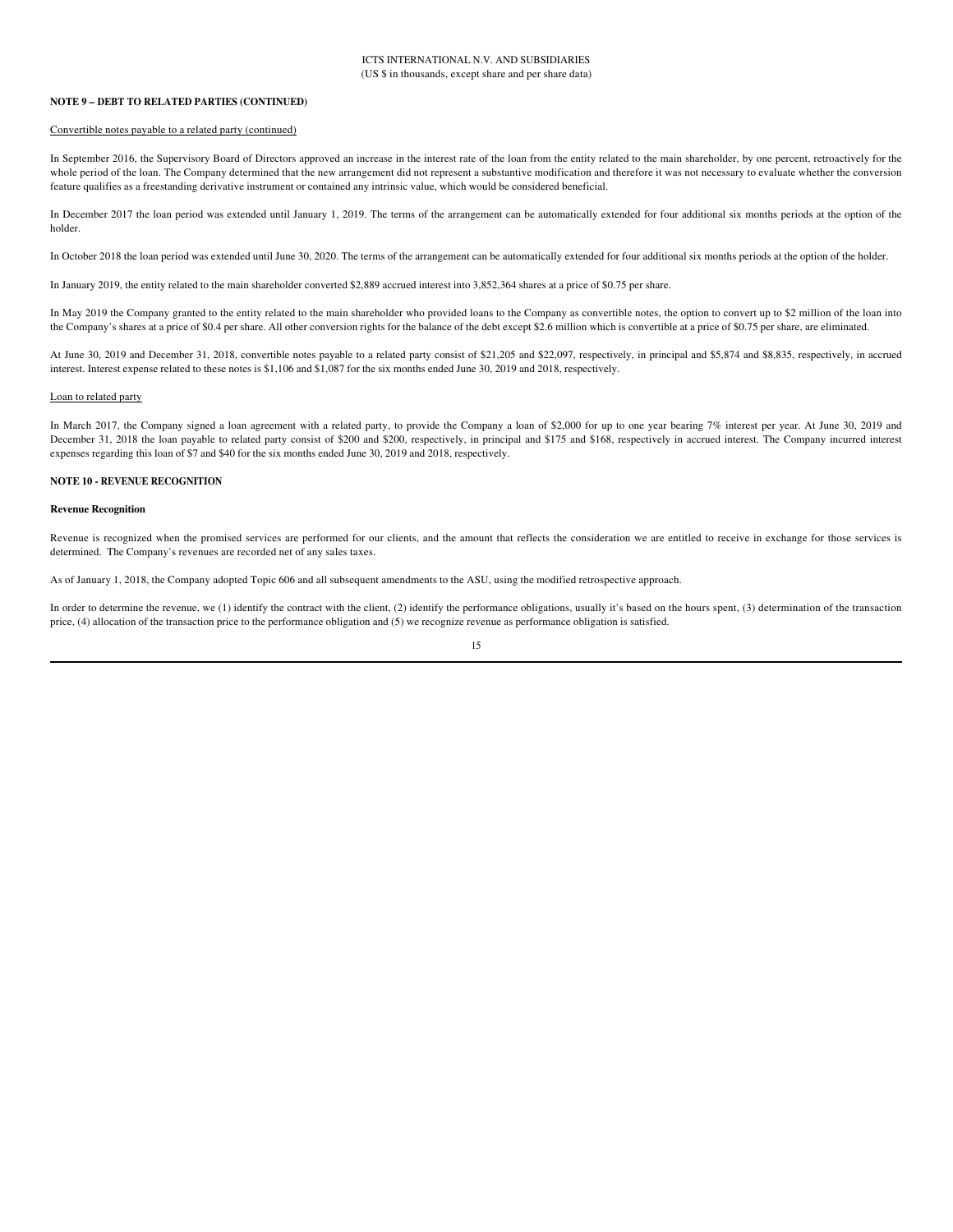## **ICTS INTERNATIONAL N V AND SUBSIDIARIES** (US \$ in thousands, except share and per share data)

## NOTE 10 - REVENUE RECOGNITION (CONTINUED)

A performance obligation is a promise in a contract to transfer a distinct service to the client, and it is the unit of account in the new accounting guidance for revenue recognition. The majority of our contracts have a single performance obligation as the promise to transfer the individual services is not separately identifiable from other promises in our contracts and, therefore, is not distinct.

The following table presents the Company's revenues according to the Company's segments:

|                                              | Period ended June 30. |         |
|----------------------------------------------|-----------------------|---------|
|                                              | 2019                  | 2018    |
| Airport Security and Other Aviation Services | 152,622               | 161,839 |
| Technology                                   | 11.870                | 6.973   |
| Total revenues                               | 164,492               | 168,812 |

The following table presents the Company's revenues disaggregated by geography according to the customers billing address:

|                      | Period ended June 30, |            |         |             |  |  |  |
|----------------------|-----------------------|------------|---------|-------------|--|--|--|
|                      | 2019                  |            |         | 2018        |  |  |  |
| Germany              | 67,501                | $41\%$ \$  | 68,656  | 41%         |  |  |  |
| The Netherlands      | 49,007                | 30%        | 59,257  | 35%         |  |  |  |
| <b>United States</b> | 35,787                | 22%        | 33,129  | 20%         |  |  |  |
| Other countries      | 12,197                | 7%         |         | 4%<br>7.770 |  |  |  |
| Total revenues       | 164,492               | $100\%$ \; | 168,812 | 100%        |  |  |  |

## **Airport Security and Other Aviation Services Segment**

In the airport security and other aviation services, for performance obligations that we satisfy over time, revenues are recognized by consistently applying a method of measuring hours spent on that performance obligation. We generally utilize an input measure of time (hours and attendance for specific time framed service like specific flights) of the service provided. Performance obligations are satisfied over the course of each month and continue to be performed until the contract has been terminated or cancelled.

#### Pricing and Reduction to Revenues

We generally determine standalone selling prices based upon the prices included in the client contracts, using expected costs plus margin, or other observable prices. The price as specified in our client contracts is generally considered the standalone selling price as it is an observable input that depicts the price as if sold to a similar client in similar circumstances. Certain client contracts have variable consideration, including quality thresholds or other similar items that could reduce the transaction price. These amounts may be constrained and revenue is recorded to the extent we do not expect a significant reversal or when the uncertainty associated with the variable consideration is resolved. Our variable consideration amounts, if any, are not material, and we do not expect significant changes to our estimates.

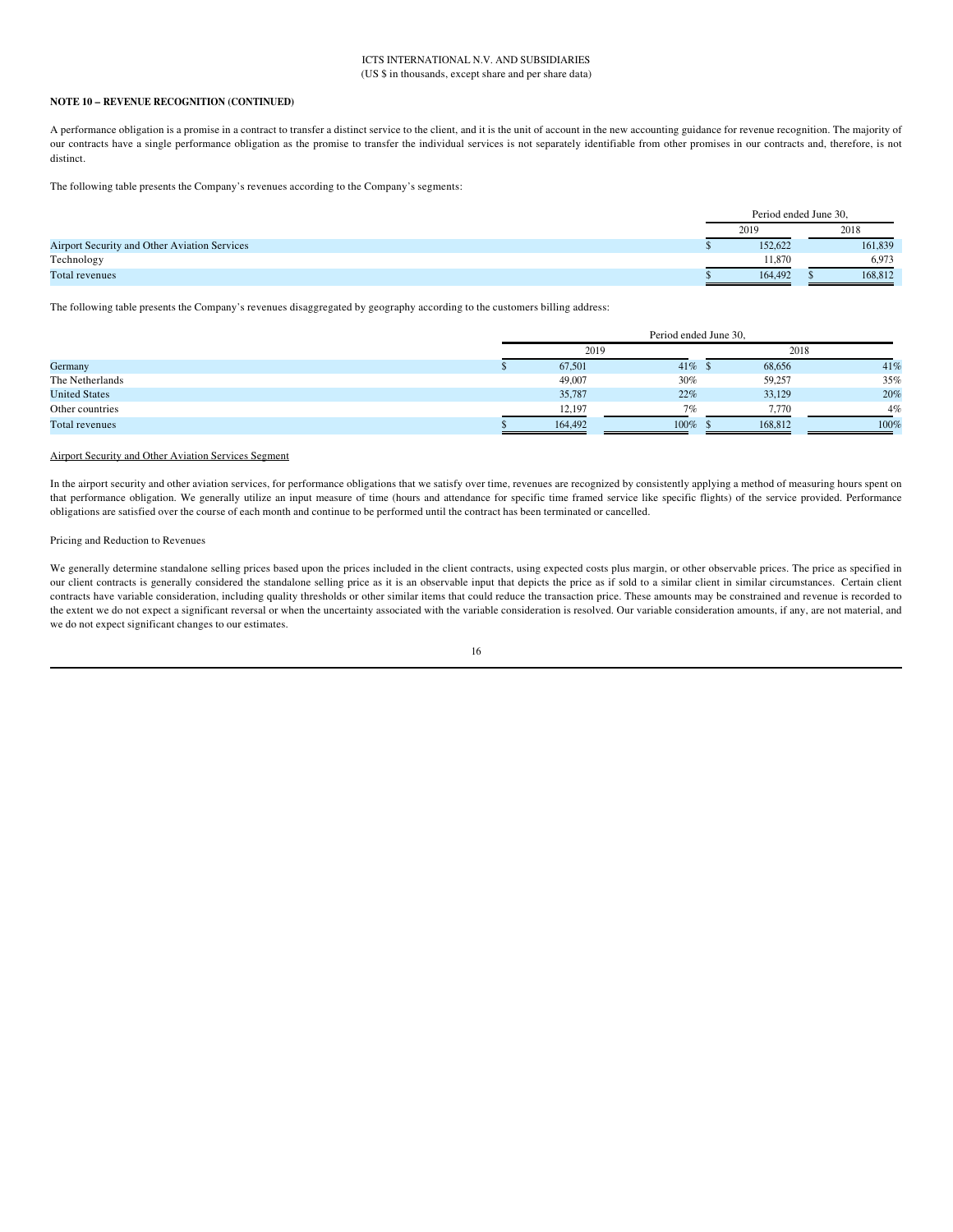#### **NOTE 10 - REVENUE RECOGNITION (CONTINUED)**

#### Contracts

Our client contracts generally include standard payment terms acceptable in each of the countries, states and territories in which we operate. The payment terms vary by the type and location of our clients and services offered. Client payments are typically due in thirty to sixty days after invoicing, but may be a shorter or longer term depending on the contract. Our client contracts in the material countries are generally long term between three to five years. The timing between satisfaction of the performance obligation, invoicing and payment is not significant.

#### Practical Expedients and Exemptions

Because nearly all our contracts are based on input measure of time of service provided (as hours or attendance) no exemptions need to be made. We have no contracts with revenues expected to be recognized subsequent to June 30, 2019 related to remaining performance obligations.

#### **Revenue Service Types**

The following is a description of our revenue service types, including Airport Security, Airline Security, Cargo Security, Other Airport Services, General Security Services and Other.

#### **Airport Security**

Staffing or manning for specialized airport security are usually based on long term contract issued via a public tender procedure. We recognize revenue given the unit of measure (hours) provided in the given time period and the specific price for specific hours agreed upon in the contracts. Quality and criteria of staffing are described in the contracts and are measured in the given time period. Deviations, if any, are discussed with the customer before invoicing and will be reflected in the invoice showing the approved hours and other cost elements as agreed upon price.

Most contracts have an hourly rate that reflects an all-in tariff based on a full cost price calculation. In some of the contracts the hourly rates are split between a component based on hours and a component based on specific costs in a specific time period but always linked to the service provided in given time period. Revenue is recognized at the time period set in the contract.

#### **Airline Security**

Staffing or manning for airline security are usually based on long term contracts issued via a public tender procedure. We recognize revenue according to the unit of measure provided (usually attendance for specific time framed service like specific flights). The time framed specialized security services are in this case are the executed number of flights. When the manning for the security of these flights are delivered, the Company invoices the customer according to the agreed flight tariff.

## Cargo Security

Staffing or manning for specialized cargo security are usually based on long term contracts, sometimes publicly tendered. Contracts are based on hourly planned and executed screening services. Revenue is recognized based on the realized screening hours and contractually agreed upon hourly rate.

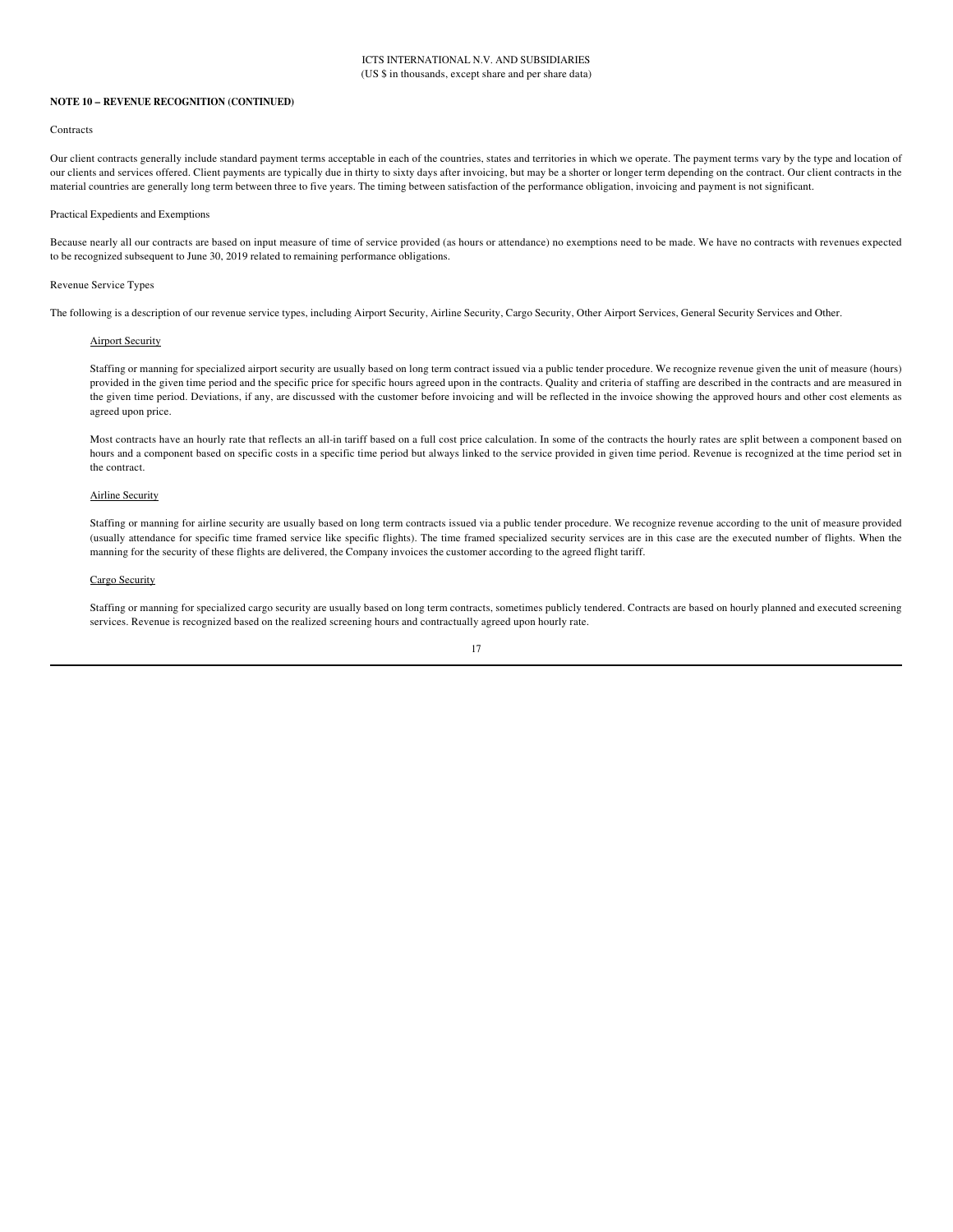#### **NOTE 10 - REVENUE RECOGNITION (CONTINUED)**

#### Revenue Service Types (continued)

#### Other Airport Services

Airport Services include wheelchair attendants, pre-departure skycaps, bag-runners, agents, guards, charter security screening, janitorial, and cabin cleaning to major U.S. and foreign carriers in airports throughout the United States. Our contracts may include either single or multiple performance obligations and vary by airport and airline. We recognize revenue given the unit of measure (hours) provided in the given time period and the specific price for specific hours or attendance for specific event, time framed service as agreed upon in the contracts

#### **General Security Services**

Security Services include providing armed and un-armed guards to private schools and places of worship, video surveillance and patrol. Contracts for security services generally include only a single performance obligation. We generally recognize revenue for security guard services. We recognize revenue for security guard given the unit of measure (hours) provided in the given time period. Revenue from video surveillance and patrol is recognized based upon a fixed monthly rate.

## Other Services

Other services include revenues from (incidental) specialized security manning services, training services and ad hoc work performed on and off airports. Revenue is recognized over time as services are being performed, using the input of service delivered during the time period, according to the contractual agreed price.

#### **Technology Segment**

In the technology segment, the Company offers authentication services on a cost per click basis, with a minimum yearly commitment which means the customer pays the Company according to the higher of (a) number of times the customer used the system in order to authenticate IDs or (b) according to the yearly minimum commitment. According to the agreement with the customers, each chargeable click has an agreed price and revenue is being recognized accordingly.

#### Pricing and Reduction to Revenues

We generally determine standalone selling prices based upon the prices included in the client contracts, using expected costs plus margin, or other observable prices. The price as specified in our client contracts is generally considered the selling price as agreed with the customer. Certain client contracts have variable consideration which are based on quantity of usage. These amounts may be constrained and revenue is recorded to the extent we do not expect a significant reversal or when the uncertainty associated with the variable consideration is resolved. Our variable consideration, if any, amounts are not material, and we do not expect significant changes to our estimates.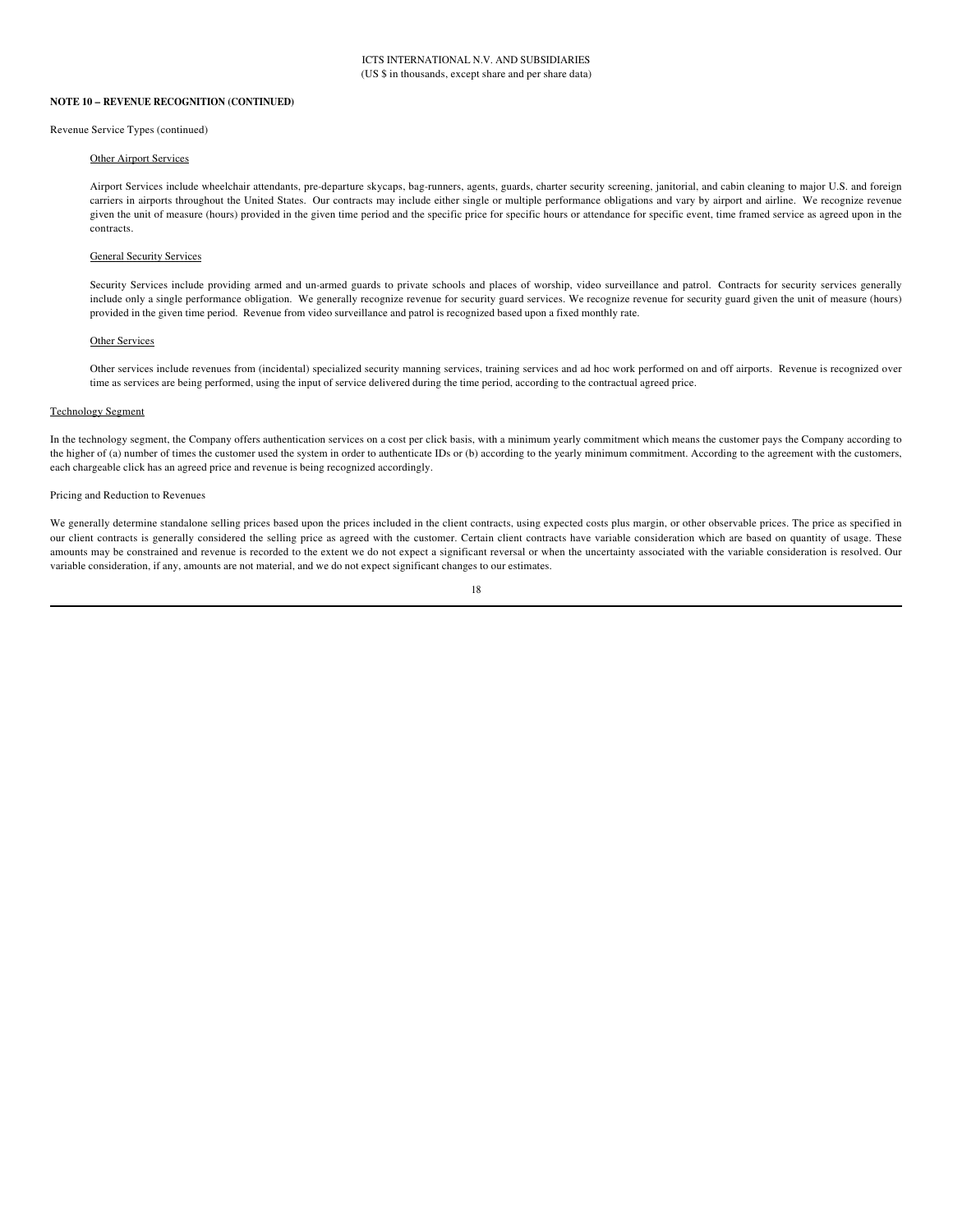## NOTE 10 - REVENUE RECOGNITION (CONTINUED)

#### **Technology Segment (continued)**

#### Contracts

Our client contracts generally include standard payment terms acceptable in each of the countries, states and territories in which we operate. The payment terms vary by the type and location of our clients and services offered. The minimum commitment is usually being paid in advance. Client payments are typically due in 30 days after invoicing, but may be a shorter or longer term depending on the contract. Our client contracts are usually for a one-year period with a renewal option. The timing between satisfaction of the performance obligation, invoicing and payment is not significant.

#### Deferred Revenues

We record deferred revenues when cash payments are received or due in advance of our performance. Deferred revenues at June 30, 2019 and 2018 were \$1,332 and \$771, respectively shown as part of the accrued expenses and other current liabilities and \$46 and \$0 shown as other liabilities.

Our payment terms vary by the type and location of our customer and the products or services offered. The term between invoicing and when payment is due is not significant.

Practical Expedients and Exemptions

We generally expense sales commissions when incurred because the amortization period would have been one year or less. These costs are recorded within sales and marketing expenses.

## NOTE 11 - SEGMENT AND GEOGRAPHICAL INFORMATION

The Company operates in three reportable segments: (a) Corporate (b) Airport security and other aviation services and (c) Technology. The corporate segment does not generate revenue and contains primarily non-operational expenses.

The airport security and other aviation services segment provide security and other services to airlines and airport authorities, predominantly in Europe and the United States of America. The technology segment is predominantly involved in the development and sale of authentication and identity security software to customers, predominantly in the United States of America and Europe. All inter-segment transactions are eliminated in consolidation.

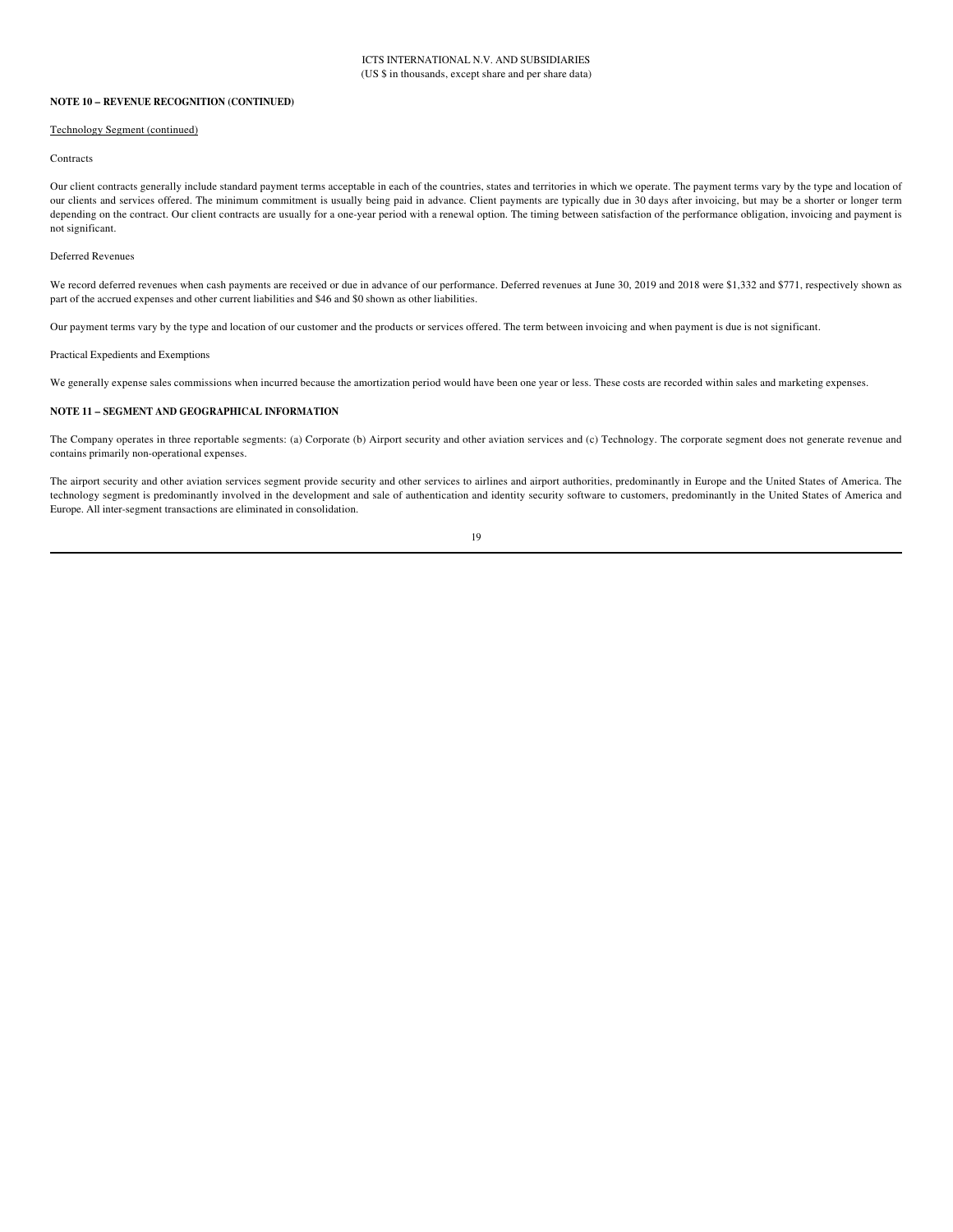## ICTS INTERNATIONAL N.V. AND SUBSIDIARIES (US \$ in thousands, except share and per share data)

## NOTE 11 – SEGMENT AND GEOGRAPHICAL INFORMATION (CONTINUED)

The chief operating decision maker reviews the operating results of these reportable segments. The performance of the reportable segments is based primarily on loss (profit) from continuing operations. Amounts in the table below represent the figures of the continuing operations in the different reportable segments.

|                                 | <b>Airport Security</b><br>and Other |           |               |                          |      |            |              |          |
|---------------------------------|--------------------------------------|-----------|---------------|--------------------------|------|------------|--------------|----------|
|                                 |                                      | Corporate |               | <b>Aviation Services</b> |      | Technology |              | Total    |
| Six months ended June 30, 2019: |                                      |           |               |                          |      |            |              |          |
| Revenue                         |                                      | $\sim$    | <sup>\$</sup> | 152,622                  | - \$ | 11,870     | -S           | 164,492  |
| Depreciation and amortization   |                                      | 21        |               | 665                      |      | 142        |              | 828      |
| Net profit (loss)               |                                      | (2,841)   |               | (1,609)                  |      | 3,793      |              | (657)    |
| <b>Total</b> assets             |                                      | 348       | - S           | 70,890                   | - \$ | 11,214     | $\mathbf{s}$ | 82,452   |
|                                 |                                      |           |               |                          |      |            |              |          |
| Six months ended June 30, 2018: |                                      |           |               |                          |      |            |              |          |
| Revenue                         |                                      | $\sim$    | \$            | 161,839                  | - \$ | 6,973      | -S           | 168,812  |
| Depreciation and amortization   |                                      | 24        |               | 888                      |      | 19         |              | 931      |
| Net profit (loss)               |                                      | (3,097)   |               | (638)                    |      | 2,204      |              | (1, 531) |
| Total assets                    |                                      | 4,035     |               | 63,522                   |      | 3,567      | <b>D</b>     | 71.124   |

The following table sets forth, for the periods indicated, revenue generated from customers by geographical area based on the geographical location of the customers invoicing address:

|                                 | Six months ended June 30, |         |
|---------------------------------|---------------------------|---------|
|                                 | 2019                      | 2018    |
| Germany                         | 67,501                    | 68,656  |
| Netherlands                     | 49,007                    | 59,257  |
| <b>United States of America</b> | 35,787                    | 33,129  |
| Other                           | 12,197                    | 7,770   |
| Total                           | 164,492                   | 168,812 |

The following table sets forth, for the periods indicated, property and equipment, net of accumulated depreciation and amortization by country:

|                                 | June 30, |  |       |
|---------------------------------|----------|--|-------|
|                                 | 2019     |  | 2018  |
| Netherlands                     | 1,159    |  | 1,738 |
| Germany                         | 502      |  | 268   |
| <b>United States of America</b> | 509      |  | 726   |
| Other                           | 2,484    |  | 334   |
| Total                           | 4,654    |  | 3,066 |

 $20\,$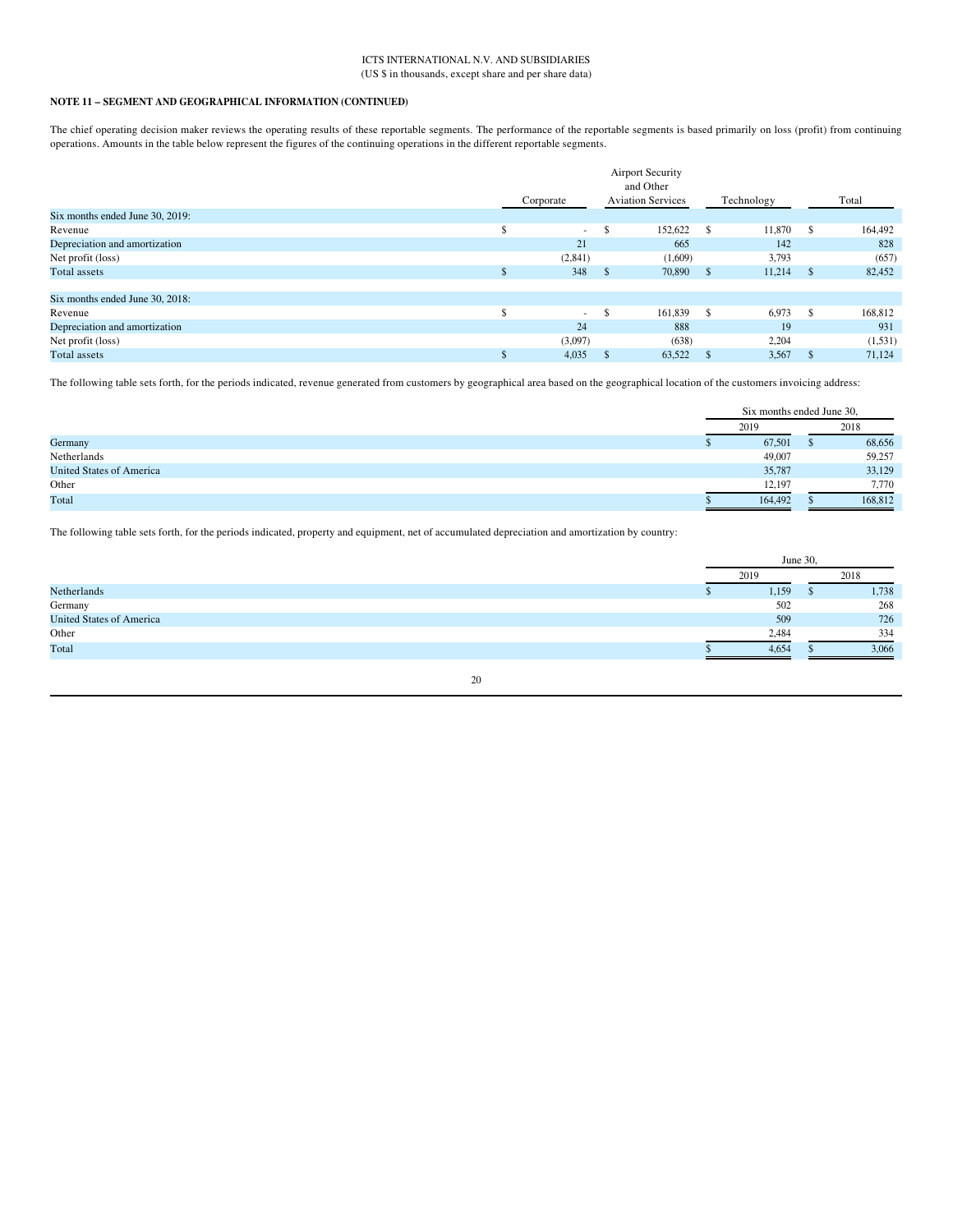## **NOTE 12 - SUBSEQUENT EVENTS**

In June 2019 the Board of Directors approved a one-time compensation of \$8.1 million to the entity related to the main shareholders who provided to the Company loans as convertible notes (see note 9) in respect to exchange rate losses suffered in connection with its loans to the Company during the years. Compensation was approved subject to closing of investment transaction in the Company's subsidiary, ABC Technologies B.V.

In July 2019 ABC Technologies B.V. ("ABC"), a subsidiary of ICTS International N.V. issued preferred shares to an investor for a subscription price of \$60 million in cash representing 24% of the outstanding share capital of ABC and 23.077% of the outstanding share capital of ABC and its subsidiaries on a fully diluted basis. ABC will retain \$20 million of the sale proceeds for general working capital purposes and \$40 million were transferred to its parent company, ICTS International N.V.

In July 2019, the Company repaid \$30 million to the entity related to the main shareholder who provided the Company loans as convertible notes (see note 9).

In September 2019, the Company increased its registered authorized shares from 33,333,334 shares to 150,000,000 shares.

In November 2019 ABC issued preferred shares to a new investor for a subscription price of \$20 million in cash representing 7.401% of the outstanding share capital of ABC and 7.143% of the outstanding share capital of ABC and its subsidiaries on a fully diluted basis. The whole amount was transferred to its parent company, ICTS International N.V.

In November 2019, the Company repaid €1,000 (\$1,144 as of June 30, 2019) of the long-term loan payable.

As of November 2019, the Company fully repaid the loan payable to related party including accrued interest of \$375.

In December 2019, the entity related to the main shareholder converted \$2,611 accrued interest into 3,480,969 shares at a price of \$0.75 per share.

Following the termination of the Procheck agreement in December 31, 2018, the Company has been negotiating with the customer compensation for the losses accrued as a result of the termination. In December 2019 the Company started a legal procedure in order to settle the disagreement.

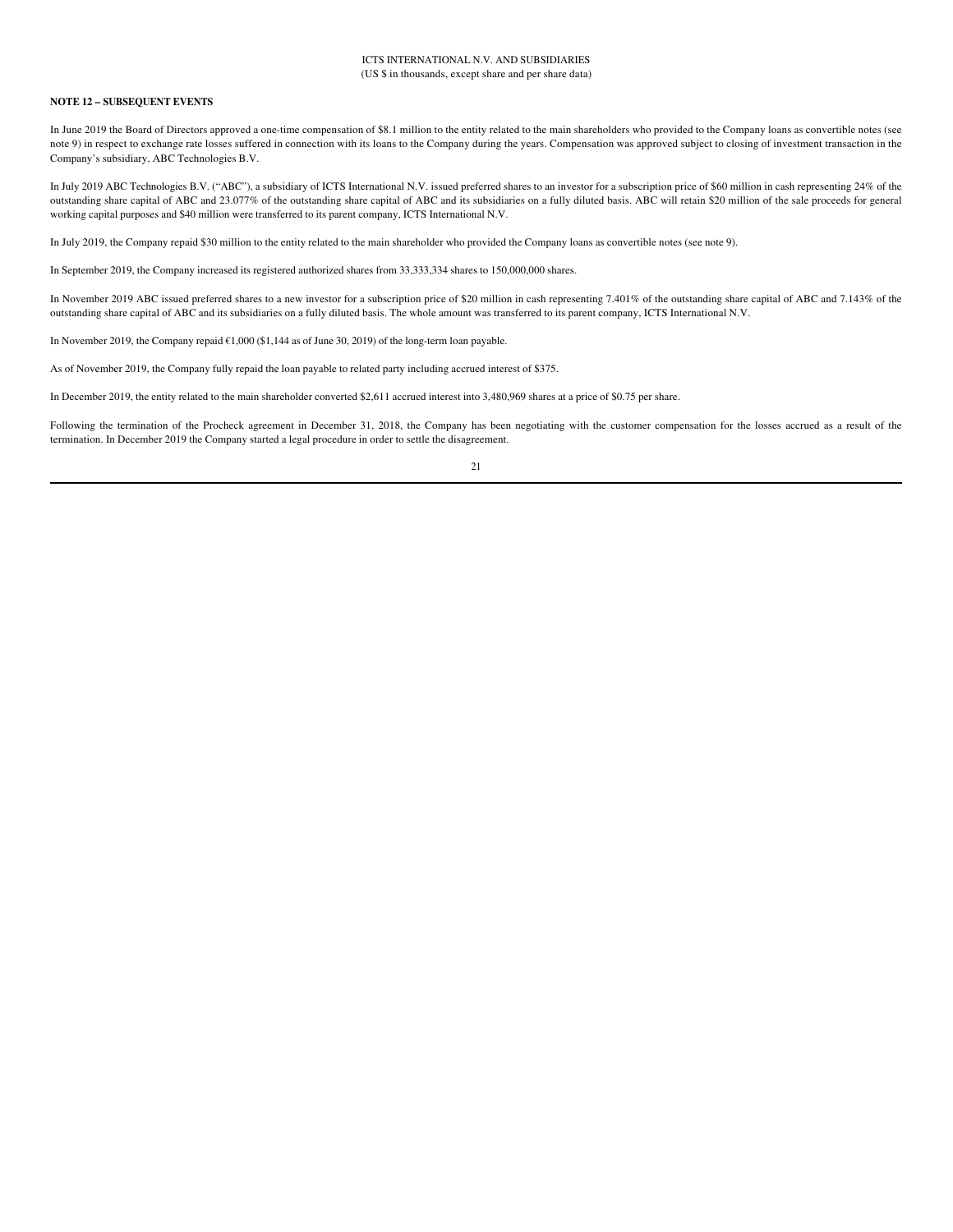## **ICTS INTERNATIONAL N V AND SUBSIDIARIES** (US \$ in thousands, except share and per share data)

## ITEM 2. MANAGEMENT'S DISCUSSION AND ANALYSIS OF FINANCIAL CONDITION AND RESULTS OF OPERATIONS

## **OVERVIEW**

The following discussion and analysis should be read in conjunction with the financial statements, related notes and other information included in this report and with the Risk Factors included in Part 1 Item 3 in our Annual Report on Form 20-F for the year ended December 31, 2018, filed with the SEC.

|                                                          |           | Period ended June 30, |  |  |
|----------------------------------------------------------|-----------|-----------------------|--|--|
|                                                          | 2019      | 2018                  |  |  |
| Revenue                                                  | $100.0\%$ | 100.0%                |  |  |
| Cost of Revenue                                          | 87.5%     | 88.8%                 |  |  |
| Gross profit                                             | 12.5%     | 11.2%                 |  |  |
| Research and development expenses                        | $1.2\%$   | 1.3%                  |  |  |
| Selling, general and administrative expenses             | $9.9\%$   | 9.4%                  |  |  |
| Total operating expenses                                 | 11.1      | 10.7%                 |  |  |
| Operating income                                         | 1.4%      | 0.5%                  |  |  |
| Equity income from investment in affiliate               | $-$ %     | $-$ %                 |  |  |
| Other expense, net                                       | 1.2%      | $0.9\%$               |  |  |
| Income (loss) before income tax expense                  | $0.2\%$   | $(0.4)$ %             |  |  |
| Income tax expense                                       | 0.6%      | 0.5%                  |  |  |
| Loss from continuing operations                          | $0.4\%$   | $(0.9)$ %             |  |  |
| Loss from discontinued operations                        | $-$ %     | 0.1%                  |  |  |
| Net loss                                                 | 0.4%      | 1.0%                  |  |  |
| Less: Net loss attributable to non-controlling interests | $-$ %     | $-$ %                 |  |  |
| Net loss attributable to ICTS International N.V.         | $0.4\%$   | 1.0%                  |  |  |

#### Revenue

Total revenue decreased from \$168,812 in the first six months of 2018 to \$164,492 in the first six months of 2019.

Revenue from Aviation Security activities in Europe and the Far East decreased by \$8,789 in the first six months of 2019, compared to the comparable period in 2018. The main reasons for the decrease are: (i) Termination of the contract of Procheck International Security B.V. ("Procheck"), a subsidiary of ICTS which provided services in the Netherlands, as of December 31, 2018. (ii) Average exchange rate Dollar-Euro for the first six months decreased from 1.21 Dollar to Euro in the first six months of 2018 to 1.13 Dollar to Euro in the first six months of 2019. The six months revenue of 2019 would have increased by \$8,867 if translated to Dollars according to the six months average exchange rate of 2018. These effects were set off with increase of revenues in local currency (Euro) mostly in Germany and the Netherlands (excluding Procheck), following an increase of services provided to existing customers.

Revenue from other Aviation Services provided in the United State of America ("U.S") decreased by \$428 in the first six months of 2018 compared to the comparable period in 2018.

Revenue from the Technology segment for the period ended June 30, 2019 was increased by \$4,897 compared to the comparable period in due to the continuing trend of growth in the Technology segment, achieved by expending our services to new and existing customers.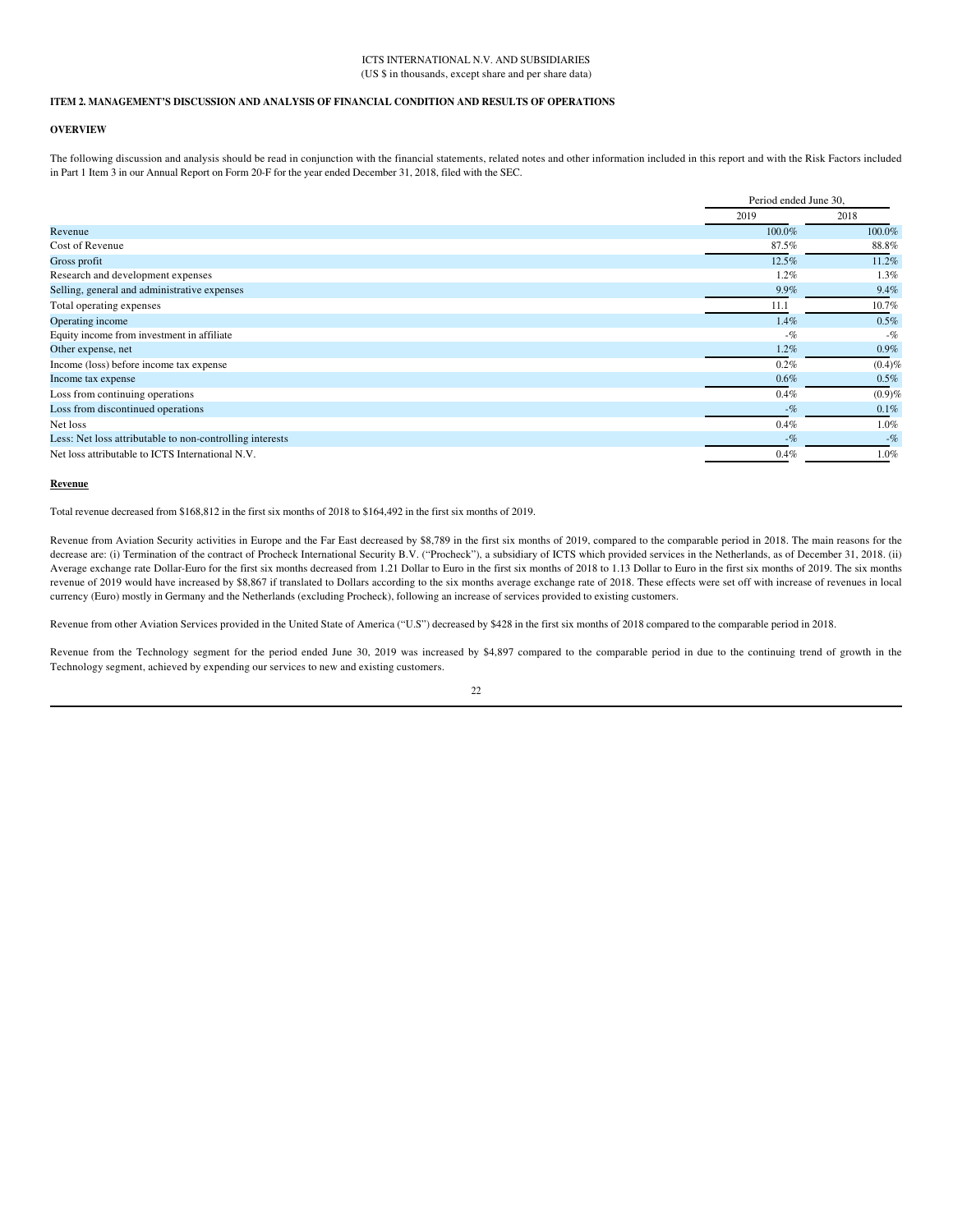## **Cost of revenue**

Cost of revenue for the period ended June 30, 2019 was \$143,887 (87.5% as percentage of revenue) compared to \$149,895 (88.8% as percentage of revenue) for the first six months of 2018. Cost of revenue as percentage of revenue decreased in the first six months of 2019 compared to the comparable period in 2018, mostly because of the increase of the technology segment and the difference between its margins which is higher than the Aviation and related services segment.

#### **Research and Development ("R&D")**

R&D expenses for the period ended June 30, 2019 were \$1,969 (1.2% as percentage of revenue) compared to \$2,134 (1.3% as percentage of revenue) for the first six months of 2018. R&D expenses are relatively stable and fluctuation is affected by changes in exchange rates.

## Selling, general and administrative expenses ("SG&A")

SG&A expenses were \$16,327 for the period ended June 30, 2019 (9.9% as percentage of revenue) compared to \$15,963 (9.4% as percentage of revenue) for the first six months of 2018. There are two main reasons for the increase in the SG&A costs: (i) Increase in means and costs in order to provide and control the existing operations. (ii) Increase in selling efforts regarding the Technology segment which resulted in an increase of revenues in that segment.

## Other expense, net

Other expense net includes mainly interest to banks, related parties and other institutions, exchange rate income (expense) and bank charges. Other expense, net, was \$2,049 (1.2% as percentage of revenue) for the first six months of 2019 compared to \$1,572 (0.9% as percentage of revenue) for the comparable period ending June 30, 2018.

Interest expenses to related parties totaled \$1,113 in the first six months of 2019 compared to \$1,087 in the comparable period of 2018.

Exchange rate expense during the first six months of 2019 totaled \$60 compared to exchange rate income of \$124 at the comparable period in 2018. The main currency that is being revaluated in the Company is the Euro, which is being translated to U.S. Dollars. Average exchange rate for the profit and loss transactions revaluation decreased from 1.21 Dollar to Euro for the first six months of 2018 to 1.13 Dollar to Euro for the first six months of 2019. The balance sheet exchange rate as of June 30, 2019 was 1.14 Dollar to Euro similar to the rate of 1.14 Dollar to Euro as of December 31, 2018.

Other interest expenses and bank charges totaled \$880 in the first six months of 2019 compared to \$609 in the comparable period of 2018. Those expenses increased during the first six months of 2019 compared to the comparable period of 2018 as the Company has been extending the usage of its line of credit, mostly after the severance payments to the employees of Procheck, following the termination of Procheck's contract in December 2018.

#### **Income tax expense**

Income tax expense for the period ended June 30, 2019 was \$962 (0.6% as percentage of revenue) compared to expense of \$779 (0.5% as percentage of revenue) in the comparable period of 2018. Increase in tax expense for the first six months of 2019 relates mostly to the Technology segment, while income tax expense at the airport security and other aviation services decreased.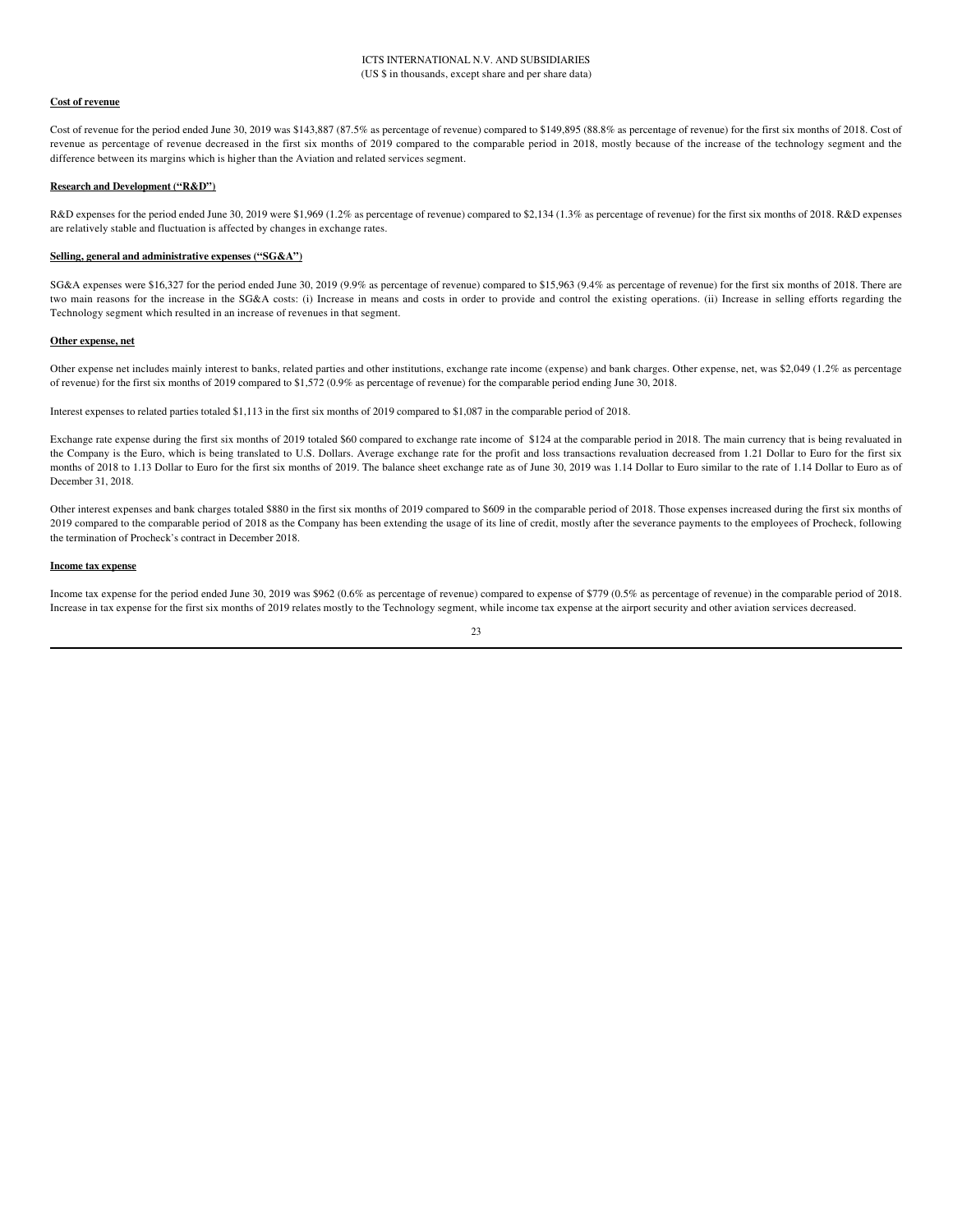## **Loss from discontinued operations**

Loss from discontinued operations totaled \$0 (0.0% as percentage of revenue) in the first six months of 2019 compared to \$257 (0.1% as percentage of revenue) in the comparable period of 2018. Loss from discontinued operations in 2018 related to the discontinued activities of the Company in Cyprus.

## **Net Loss**

As result of the above, the Company's net loss amounted \$657 (0.4% as percentage of revenue) for the first six months of 2019, compared to net loss of \$1,788 (1.0% as percentage of revenue) for the comparable period of 2018.

## Net loss attributable to non-controlling interests

Net loss attributable to non-controlling interests totaled \$0 (0.0% as a percentage of revenue) for the first six months of 2019 compared to \$123 (0.0% as percentage of revenue) for the comparable period of 2018.

## Net loss attributable to ICTS International N.V.

Net loss attributable to ICTS International N.V. was \$657 (0.4% as a percentage of revenue) for the first six months of 2019, compared to net loss of \$1,665 (1.0% as a percentage of revenue) for the first six months of 2018.

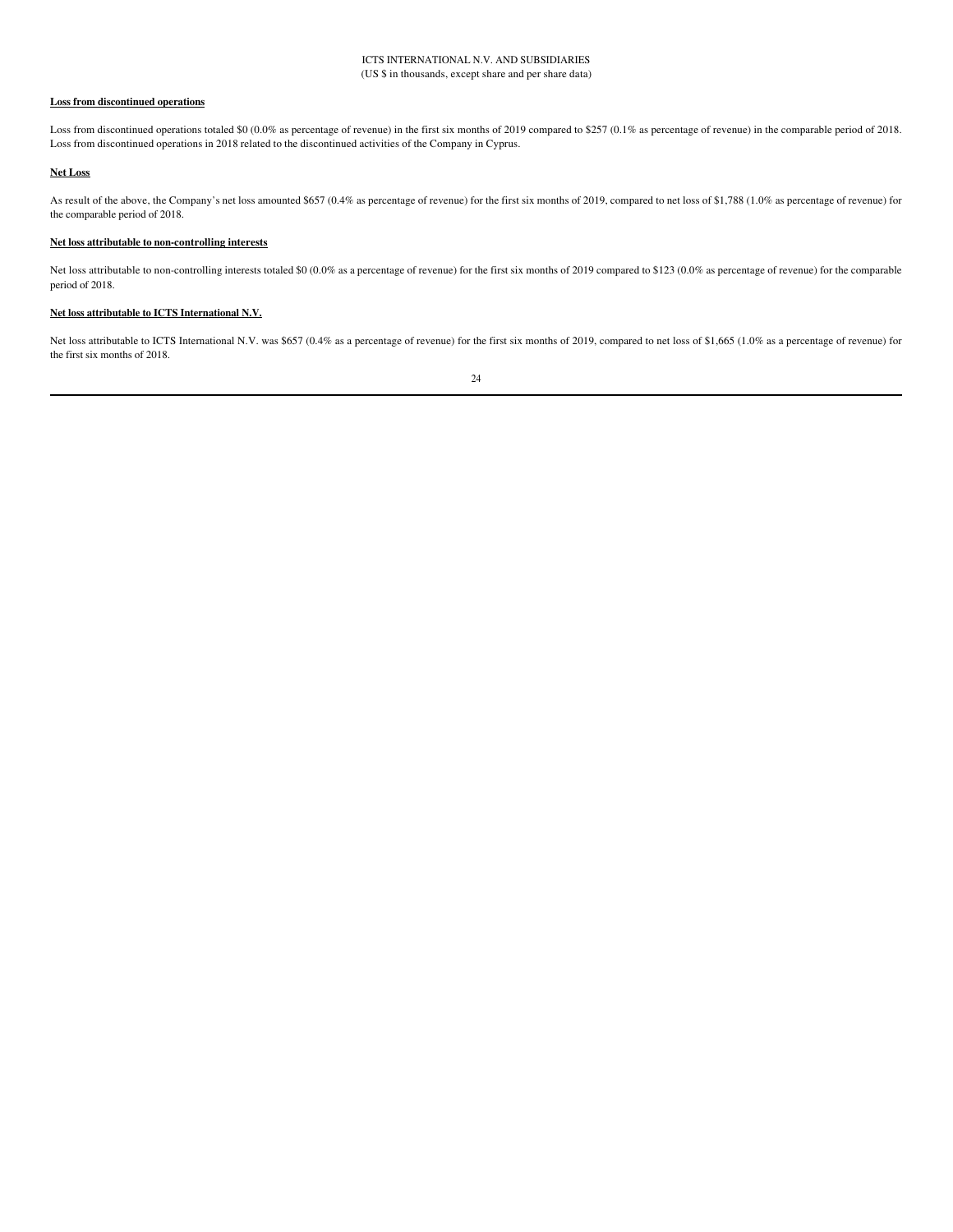## **SIGNATURES**

Pursuant to the requirements of the Securities Exchange Act of 1934, the registrant has duly caused this report to be signed on its behalf by the undersigned, thereunto duly authorized.

ICTS INTERNATIONAL N.V.

By: /s/ Ran Langer Ran Langer, Managing Director

Dated: December 26, 2019